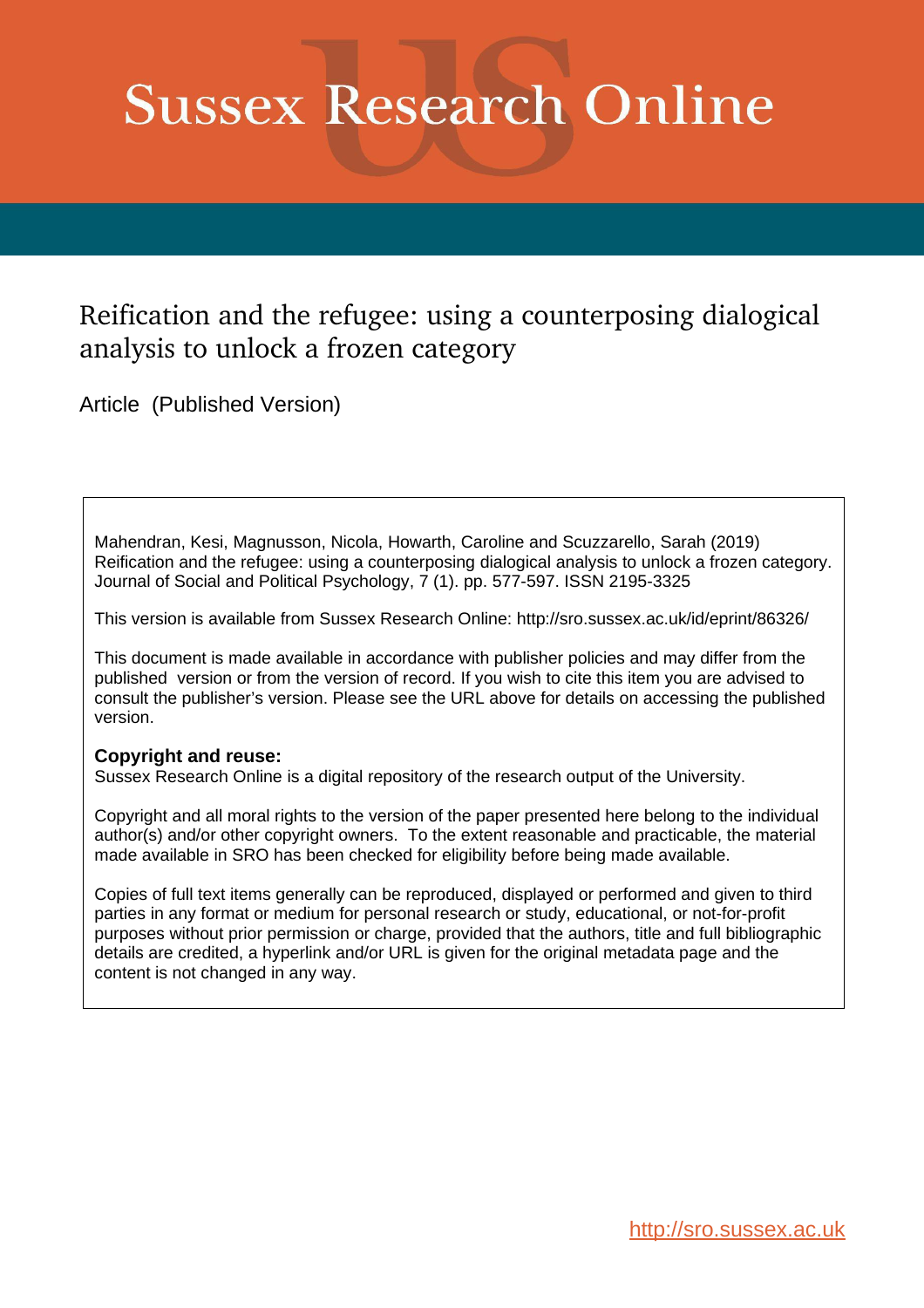

# Original Research Reports

# **Reification and the Refugee: Using a Counterposing Dialogical Analysis to Unlock a Frozen Category**

Kesi Mahendran\*<sup>a</sup>, Nicola Magnusson<sup>b</sup>, Caroline Howarth<sup>c</sup>, Sarah Scuzzarello<sup>d</sup>

**[a]** The Open University, Milton Keynes, United Kingdom. **[b]** Independent Researcher, Düsseldorf, Germany. **[c]** London School of Economics, London, United Kingdom. **[d]** Sussex University, Brighton, United Kingdom.

# **Abstract**

Thousands of individuals each year seek refugee status and the question of who can be accepted requires politicians within democracies to seek a public mandate. Unlike other socio-political categories individuals cannot self-identify as refugee; the category must be bureaucratically conferred. Therefore sustained humanitarian public concern is vital to the acceptance of refugees. This article sets parameters on this public concern. It examines how public narratives reify the refugee category. Showing how this reification constrains the citizenship, integration and opportunities of individuals, now safe, yet continually categorized in everyday public discourse as refugee. Interviews, focus groups (Study 1) and ethnography (Study 2) were conducted in Sweden and the United Kingdom ( $N = 57$ ). The article introduces a counterposing dialogical analysis where public positioning of refugees is counterposed against dialogue by "refugees" anticipating their positioning. The analysis uncovers an hegemonic social representation of humanitarianism indexing "the refugee" as the passive recipient of help framed by a public narrative diachronically frozen in the initial act of flight. Three objectifying reification processes stabilize the category. "Refugees" in turn employ counter-positional tactics of distancing, compensation and future-orientation. The limited success of these tactics suggest the need to scale up such tactics to collective-level communication strategies. Success of communication strategies requires questioning the underlying function humanitarian-talk serves in creating a sense of European identity. Together these strategies could re-work the temporal features of the refugee category facilitating a repositioning and enabling the emergence of post-refugee narratives.

*Keywords:* reification, category, refugee, humanitarianism, narrative, dialogical analysis, citizenship, integration

# **Non-Technical Summary**

#### **Background**

Thousands of individuals each year seek refugee status and the question of who can acquire refugee status requires politicians in democratic countries to seek a public mandate. In this context sustained humanitarian concern by the public is vital to the acceptance of refugees into Europe. Furthermore, the public nature of the asylum-seeking and settlement process engages citizens, through their public discourse and everyday encounters, in the management of refugees beyond initial humanitarian support. The public therefore find themselves in a dual humanitarian and technocratic role.

#### **Why was this study done?**

In this study we wanted to understand the public's role. In particular how the public position refugees and how people categorized as refugee respond to this positioning. The study examines how well-intentioned public narratives on refugees potentially constrain the citizenship, integration, and equal opportunities of people now safe yet continually categorized as "refugee". We know from social identity studies that public discourse on any given category can help to freeze the category (reification). This study extends such research on the reification of categories by introducing a dialogical approach. Examining reification as a dialogical process reveals a variable self which uses a variety of different voices.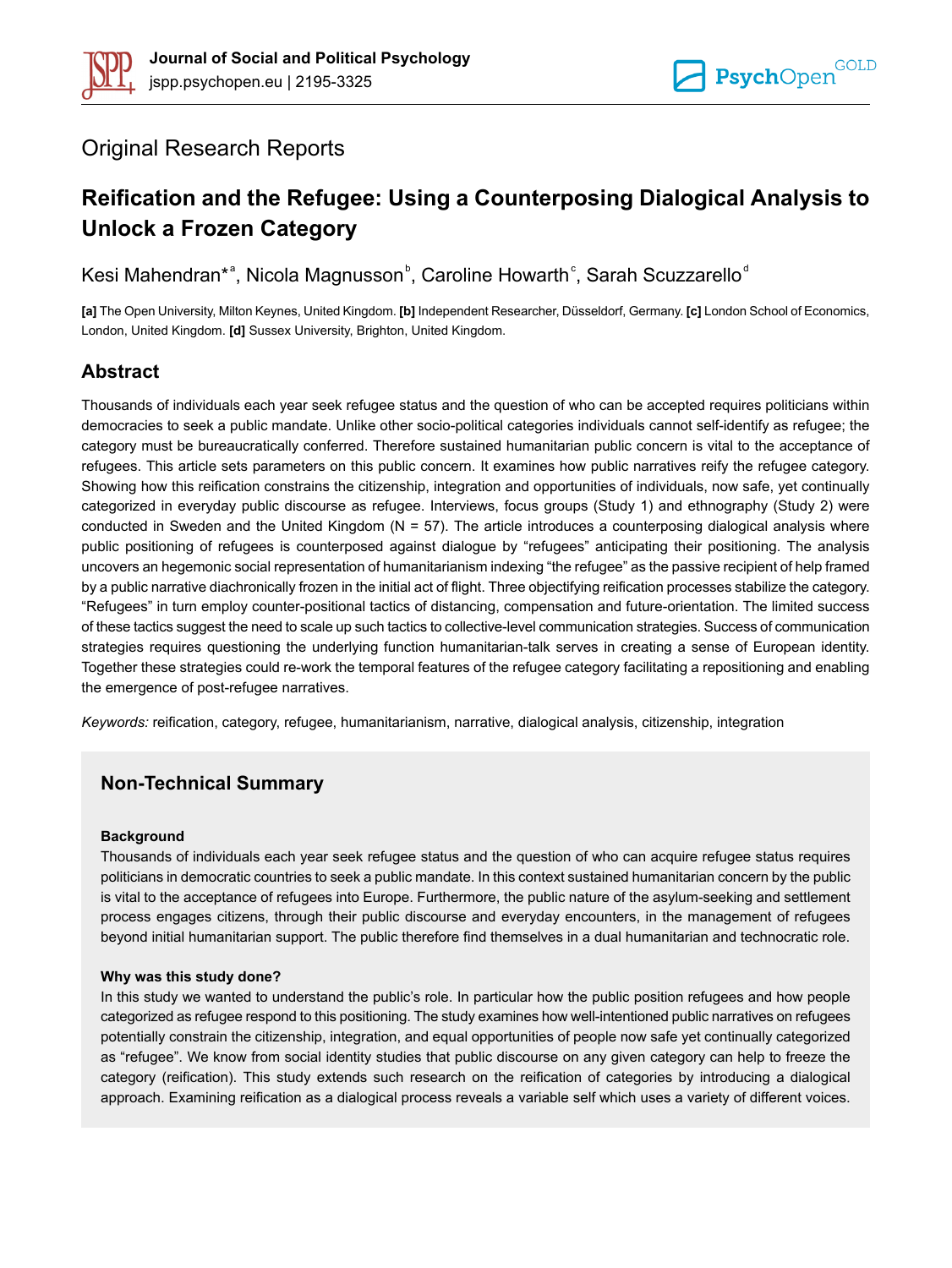It also reveals the time-space features of socio-political categories. We argue that understanding these processes contain the keys to unlocking the refugee category.

#### **What did the researchers do and find?**

We conducted interviews and focus groups involving 32 participants and combined this with an ethnographic study with 25 participants who had refugee status - both studies were in Sweden and the United Kingdom. We developed a two-step counterposing dialogical analysis. This involves mapping the terms used within public narratives on "the refugee", and then mapping how "refugees", anticipating these terms, counter-position themselves to avoid stigmatization.

We found shared public humanitarian concern, understood here as shared social representations, represents "the refugee" as the passive recipient of help. We also found the category to be objectified in three ways. First a public narrative of the refugee story as frozen in the initial "act of flight". Second, the absence of a post-refugee narrative means people who are settled are still referred to as "refugees" several years after status has been granted. Third, public narratives tend to position "refugees" as waiting or standing still rather than progressing with life. We did not find any public narratives of refugees as demonstrating agentic bravery in making the decision to move. The public is found to employ a deficit model of imagined language difficulties and lack of skills and cultural capital. European economic migrants, however, are positioned as skilled and automatically integrated through shared European heritage.

We found individuals categorized as "refugee", while privately proud of their refugee status, publically act to counter-position themselves in three ways; first, distancing themselves from the category in their daily encounters. Second, compensating by repositioning themselves in the humanitarian discourse from the helped to the helper. Third, actively re-working the narrative beyond the "flight" story of immediate settlement towards future plans.

#### **What do these findings mean?**

Individual-level tactics by "refugees" have limited success, particularly as the frozen obstinate feature of the refugee category evidenced here suggest that humanitarian-talk on refugees is serving the public's sense of being European more than serving the needs of "refugees" once settled. Success of communication strategies requires questioning the underlying function humanitarian-talk serves in creating a sense of European identity. Communication strategies that scale-up the individual-level re-positioning and future-orientation used by "refugees" could unlock the frozen features of public narratives enabling post-refugee narratives to emerge. Public humanitarian concern provides a vital democratic mandate which is key to supporting the acceptance of people fleeing war and persecution. We suggest, once "leave to remain" or refugee status is granted, delineating the parameters of that humanitarian concern and collectively acting beyond the category are key to full citizenship, integration and equal opportunities.

Journal of Social and Political Psychology, 2019, Vol. 7(1), 577–597, https://doi.org/10.5964/jspp.v7i1.656 Received: 2016-05-13. Accepted: 2019-04-01. Published (VoR): 2019-07-02.

Handling Editors: Siew Fang Law, Victoria University, Melbourne, Australia; J. Christopher Cohrs, Philipps University Marburg, Marburg, Germany \*Corresponding author at: School of Psychology, Faculty of Arts & Social Sciences, Walton Hall, The Open University, MK6 7AA. E-mail: kesi.mahendran@open.ac.uk



This is an open access article distributed under the terms of the Creative Commons Attribution License [\(https://creativecommons.org/licenses/by/4.0](https://creativecommons.org/licenses/by/4.0)), which permits unrestricted use, distribution, and reproduction in any medium, provided the original work is properly cited.

Thousands of people continue to risk their lives seeking refugee status in Europe. The arrival of 1,015,078 people via the Mediterranean Sea ([UNHCR,](#page-21-0) 2016) in 2015 thrust the plight and threat of "refugees" into the public consciousness. Globally only 1% of refugees are actually settled, the rest live in precarious arrangements [\(Hansen,](#page-19-0)

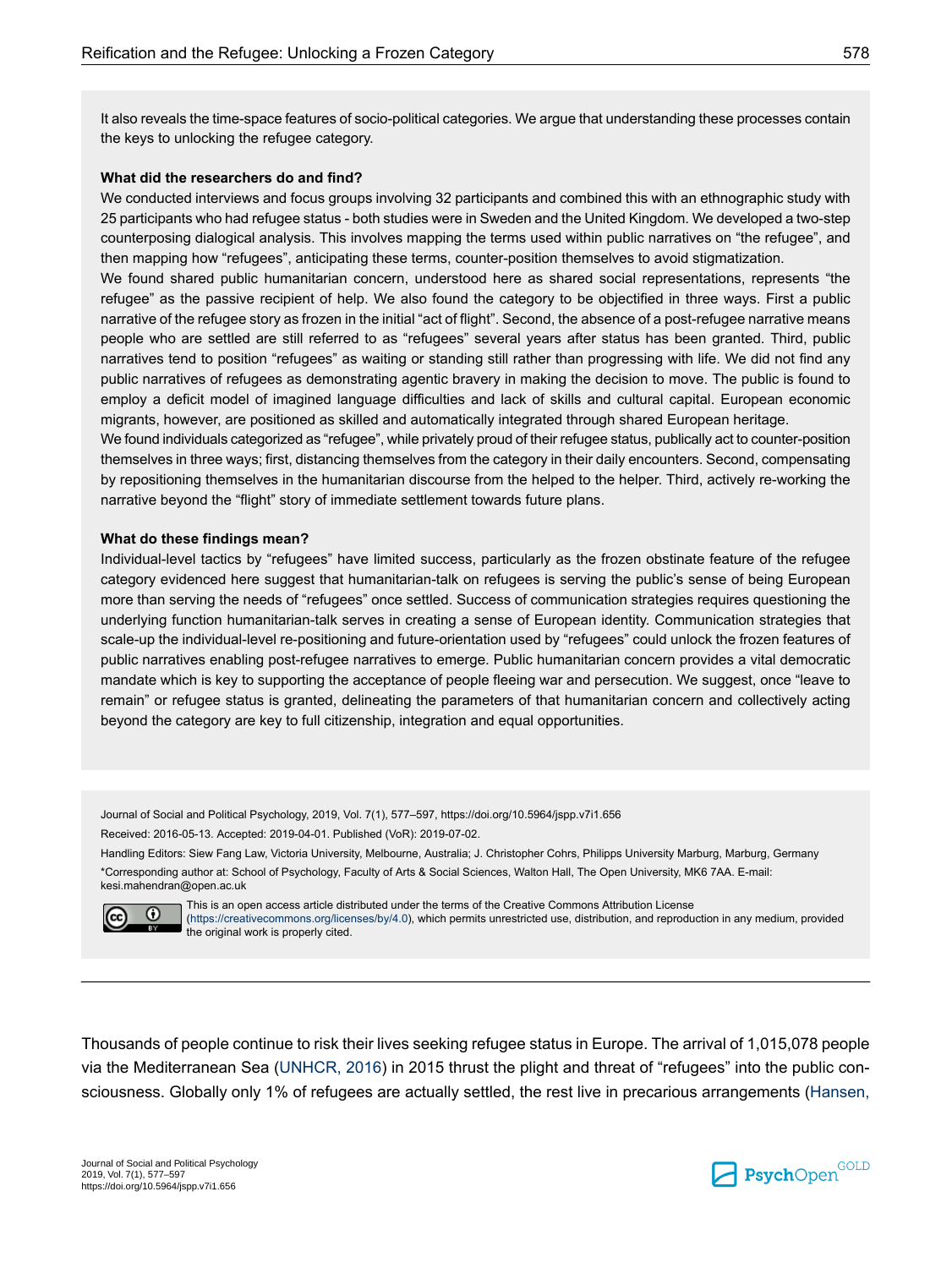[2018](#page-19-0)). Europe has a long history of allowing settlement of refugees, however the recent crisis ignites debates about the parameters of who can belong to Europe.

This article uses social and political psychology's preoccupation with category-construction to contribute to the question of the limits of belonging to Europe for those categorized "refugee". Specifically we ask (i) what dialogical processes are used by the public to reify the "refugee" category (ii) and how do those categorized as "refugee" anticipate their social positioning by the public and develop counter-positions.

# **The Political Origins of the Refugee Category**

Narratives of the movement of people fleeing persecution have existed for thousands of years. However the "refugee" category, relating to coordinated international action, is relatively young. In 1922 the Nansen Passport was created allowing onward movement of refugees and in 1951 the UN charter defined the refugee as involving "a well-founded fear of being persecuted for reasons of race, religion, nationality, membership of a particular social group, or political opinion" [\(Convention](#page-19-1) 1951, Article 1A [2]). The refugee category began on the world stage, in so far as it was always a politicized public category. It was, initially confined to Europe and since the 1967 New York protocol extended globally. Co-ordinated action is currently framed by the UNHCR Global [Compact](#page-21-1) on [Refugees](#page-21-1) (2018).

These public origins on the world stage mean that public understanding of the refugee category is likely to involve not just self-other encounters but also macro-level lay understandings of international relations. The Convention definition prefigures the refugee as "a figure of humanitarian rescue, qualifying for protection only by virtue of the absence of any explicit economic aspirations' [\(Long,](#page-20-0) 2013, p. 7) creating a sharp distinction between refugees and economic migrants. For refugees asylum must be claimed when arriving in the host country whereas as for economic migrants, applications can begin from outside the host country and can be based explicitly on movement to improve quality of life and work prospects. This encodes oppositional tensions between agency (migrants) and non-agency (refugees) within public and political discourse [\(Goodman,](#page-19-2) Sirriyeh, & McMahon, 2017).

The politicized and public nature of the category means that "refugees" are alive to the social positioning processes through which categories of "us" and "them" are enacted, reified and contested (Figgou & [Condor,](#page-19-3) 2006; [Reicher,](#page-21-2) [2004](#page-21-2); [Scuzzarello,](#page-21-3) 2012).

The public mandate associated with the question of who can become a refugee means that the public, in their discourse, are actively involved in the reification of the "refugee" category. Reification in this article refers to the processes which sediment dynamic socio-historic relations as concrete, permanent and outside of history. Reification renders real and permanent what may be illusory, provisional and contestable.

In order to develop a dialogical approach to category-use and specifically the public reification of the refugee category we proceed in four steps. First, our departure point, rather than intergroup, is the figure of an embodied dialogical citizen ([Mahendran,](#page-20-1) 2018; [Mahendran,](#page-20-2) Jackson, & Kapoor, 2015). This refers to the process by which citizens are continually engaged in authoring others. Authoring refers to the capacity to take the actual or imagined voice of another when articulating positions in talk, text and encounters. The second step, explores how such authoring plays a potential role in unlocking reification around categories that cannot be claimed by the self but must be granted by others (i.e. other-conferred).

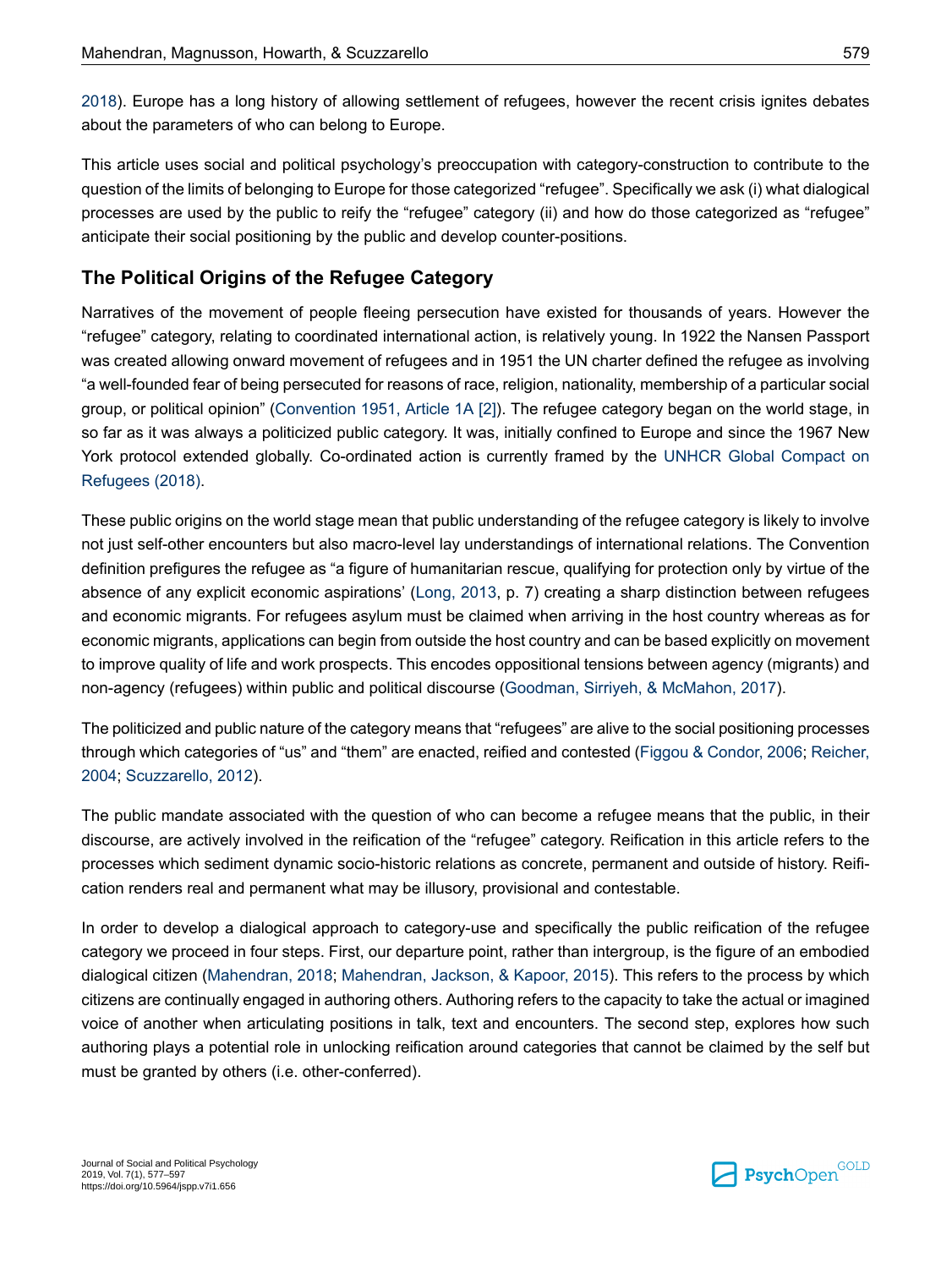Political psychological investigation into reification tends to foreground self-categorization within intergroup contexts (Pilecki & [Hammack,](#page-20-3) 2014; Reicher & [Hopkins,](#page-21-4) 2001a, [2001b\)](#page-21-5). Reicher and [Hopkins](#page-21-4) (2001a) uncover three reification processes, externalization, naturalization and psychologization. Taking these as a starting point, our third step explores three additional reification processes: objectification, stabilization and ontologization, found to be particularly relevant to other-conferred categories. The fourth step contextualizes the analysis by introducing three institutional-cultural processes – bureaucratic fractioning [\(Zetter,](#page-21-6) 2007), anti-immigration discourse [\(Hanson-Easey](#page-19-4) & Augoustinos, 2011; Leudar, Hayes, [Nekvapil,](#page-20-4) & Baker, 2008), and the existence in the European context of a pervasive affective-culturalism ([Ålund,](#page-18-0) 1999; Ålund & [Schierup,](#page-18-1) 1991; [Eastmond,](#page-19-5) 1998, [2011](#page-19-6)). These are introduced very briefly to support the analysis because such institutional discourses influence the representational practice of various publics when asked to discuss the acceptance of refugees.

# **Theoretical Frame: A Dialogical Approach to Category-Use**

#### **Understanding the Public as Dialogical Citizens**

As the public are involved in the management and acceptance of refugees we use the term "citizen" as opposed to "actor" or "individual", to foreground the political relations between individuals and between individuals and their governments in terms of rights, recognition, claims and responsibilities. We use the term "the public" rather than publics, not to reify the public itself but to foreground their evaluative attitude, the extent to which public opinion formation involves a dialogical relation to what the rest of the public think and to shared political knowledge.

The public, as dialogical citizens, continually enact a variety of internal *I*-positions, such as *I*-adventurer, *I*-peacemaker and external *I*-positions, such as *I*-manager, *I*-nurse aimed towards anticipated, actual and imagined encounters (Hermans & [Dimaggio,](#page-19-7) 2007; Kinnvall & [Nesbitt-Larking,](#page-20-5) 2011; [Mahendran](#page-20-2) et al., 2015; [Mahendran,](#page-20-1) [2018](#page-20-1); [Marková,](#page-20-6) 2003).

Such positions are partially delineated by ascribed categories within social representations structuring the ground upon which such dialogical citizens can act [\(Moscovici](#page-20-7) & Duveen, 2000). The social representations approach is pertinent here precisely because it arose out of Moscovici's rejection of the Marxist interplay between ideology and scientific thinking, which viewed public thinking as irrational and correctable with more rational scientific thinking. Moscovici was convinced that public thinking was its own common-sense rationality often arising out of daily practical application of such scientific knowledge ([Moscovici](#page-20-8) & Marková, 2000, p. 228).

Central to the public positioning of "refugees" is that values within social representations often find expression in oppositional categories such as the agency of one group contrasted by the imagined non-agency of another (Marková, 2003) or normative versus non-normative (Staerklé, 2013; Staerklé, Clémence, & Spini, 2011). Normative social order representations are used when the public seek to legitimate their actions so as to defend and sustain their ideal social orders. These social orders might be driven by a sense of moral certainty, a belief in free-markets, social diversity or a fight against structural inequality. Part of people's psychological sense of citizenship, therefore, involves actively intervening in the organization of their worlds, using well-defined certainties, drawn from prescriptive social representational common-sense, to defend or sustain their ideal social order [\(Staerklé,](#page-21-7) 2013). Studies have begun into the extent to which training in social representations of international relations influences motivated reasoning amongst expert and non-experts (Beattie & [Snider,](#page-18-2) 2019).

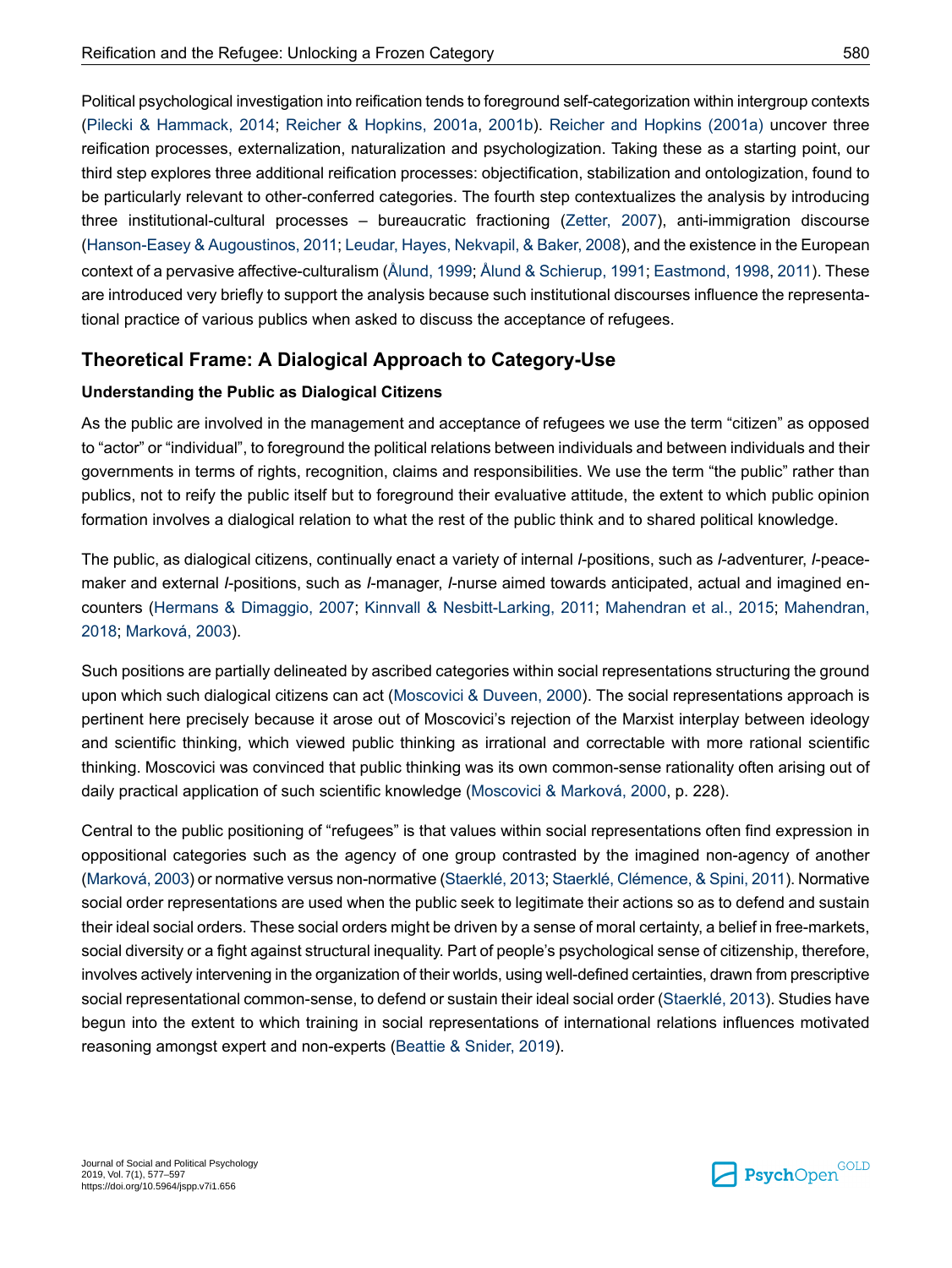The counterposing dialogical analysis developed here interplays the micro-level *I*-positions of the dialogical self (Hermans & [Dimaggio,](#page-19-7) 2007; [Kinnvall](#page-20-9) & Lindén, 2010; Kinnvall & [Nesbitt-Larking,](#page-20-5) 2011; [Marková,](#page-20-6) 2003, [2016](#page-20-10); [Richardson,](#page-21-9) 2011) with macro-level social representations of international relations.

#### **Authoring – How Citizens Anticipate Their Categorization**

Authoring, our dialogical capacity to give a voice to an imagined other, whether an individual, category, group or nation, is central to understanding tactical action. Not only do we author others, equally we imagine being authored by others before we act.

Dialogical approaches to questions of migration and integration, which emphasize this authoring process, arose as a growing critique of acculturation studies [\(Deaux,](#page-19-8) 2006; Howarth, Wagner, [Magnusson,](#page-20-11) & Sammut, 2014; Rudmin, 2003). Rather than adopting separatist, integrationist or assimilationist strategies, this critique demonstrates how people have the capacity to negotiate "multiple and conflicting dialogical voices, histories, and *I*-positions" [\(Bhatia,](#page-18-3) 2002, p. 57). Buitelaar for example shows how the politician "Tahara" works with Islam as the dominant identity in integration talk in the Netherlands and takes up *I*-positions such as I am the "Muslim girl, with the headscarf, brain and big mouth" (p. 265), "I am a social democrat by origin" (p. 268) and later "I am the daughter of a guest-worker" (p. 273). "Tahara" simultaneously challenges the authoring of the female Muslim by Muslim audiences as pious and by Dutch audiences as oppressed ([Buitelaar,](#page-19-9) 2006).

When positioned within a category and facing authoring and Othering, Marková's epistemic commitment to dialogicality allows for a dynamic sense of the strategic re-workings possible ([Andreouli,](#page-18-4) 2013; Gillespie, [Kadianaki,](#page-19-10) & [O'Sullivan-Lago,](#page-19-10) 2012; [Marková,](#page-20-6) 2003, [2016;](#page-20-10) [Prokopiou,](#page-21-11) Cline, & de Abreu, 2012). Moving into a new country involves taking the other's voice, internalizing that voice as stigma and rejecting and delegitimizing that voice to enable new counter-positions and transformative effects on identity and decision-making [\(Kadianaki,](#page-20-12) 2014).

This dialogical research into intercultural encounters combines an emancipatory knowledge interest in microgenesis, a critical awareness of the political patterning arising out of sociohistorical events and a methodological focus on narrative-autobiographical accounts. A key contribution of this article is to switch to a wide-angle lens trained directly onto the category itself. Whilst categories are continually contested and constructed in self-other relations they retain an obstinate ability to "put themselves in quotation marks against the will of the speaker" [\(Bakhtin,](#page-18-5) [1981](#page-18-5), p. 294).

To sum up, we argue that individuals are dialogical citizens actively engaged in authoring processes. They both take up the voice of others and anticipate being authored by others. Equally, as members of the public such citizens see themselves as trying to act responsibly towards wider social norms such as migration-integration when authoring others. This, often well-intentioned, authoring inevitably works with inherited politically patterned categories creating normative constraints that influence the potential for novelistic self-expression, re-appropriation and recategorization. Understanding reification uncovers these political patterns and normative constraints.

#### **Three Reification Processes Key to Unlocking the Refugee Category**

The process of reification does not appear to be a parsimonious simplification but often an elaboration. This elaboration acts as an organizing principle within the processes of social representation ([Elcheroth,](#page-19-11) Doise, & [Reicher,](#page-19-11) 2011). As social psychological understanding of categorization processes has advanced, the focus has

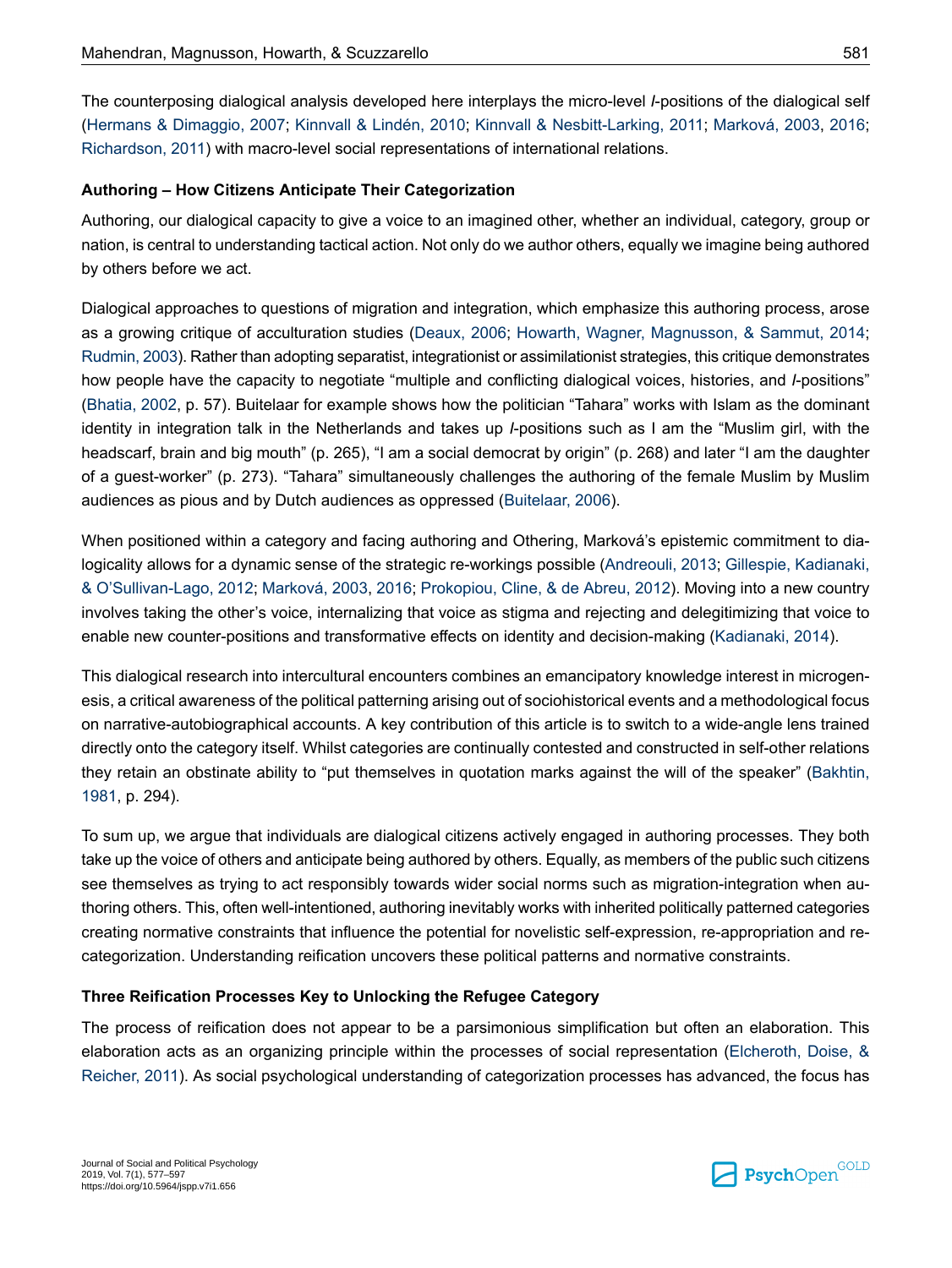been less on demonstrating our tendency to categorize and more towards the "symbolic, affective, political and ideological nature and function of social categorization" [\(Augoustinos,](#page-18-6) 2001, p. 203-205).

Reicher and Hopkins, investigating national identity in Scotland, focus on how reification varies according to the function of the category ([Reicher,](#page-21-2) 2004; Reicher & [Hopkins,](#page-21-4) 2001a). They foreground three reification processes: externalization, naturalization and psychologization, which are central to how politicians rhetorically claim 'Scottishness' within Scotland. Together, these processes enable the category 'Scottish' to become essentialized as permanent and timeless.

We developed the counterposing dialogical analysis by interpreting the existing literature on reification in the light of the authoring that was occurring within the data corpus detailed below. This iterative process suggests three further reification processes as occurring within this other-conferred category namely objectification, stabilization and ontologization.

The objectification of an abstract category enables it to become discernable perceptively real. It is through the naming, labelling and cultural encoding of the category within social representations, that what it comes to mean in concrete terms is established. The prototypicality of the objectified category contains "an idealised conflation of salient" and "readily identifiable points" of an iconic visual quality [\(Moscovici](#page-20-7) & Duveen, 2000, p. 43). The political discourse around refugees in boats in the Mediterranean or standing at fences at national borders within Europe illustrates this. Objectification, in this context, is a figurative perceptual process. The figure of "the refugee" emerges.

Other-conferred categories such as refugee are not understood as a dynamic grouping redefined according to context and usage, like an ethnic-category e.g. in the UK context, from West-Indian, to Afro-Caribbean, to African-Caribbean, but become stable and fixed in time. Stabilization, the second process, refers to the process by which certain categories lose this dynamic quality, they become "out of play".

Why some socio-political categories lend themselves to agentic re-appropriation whilst others are frozen is a key issue for political psychology. Ontologization, our final process, we argue, sheds light on this. Ontologization emphasizes being "refugee" as a distinct and Othered existence. Opotow's accounts of moral exclusion and Tileagă's examination of Roma in Europe reorient the term ontologization from a context-free inter-group psychological tendency to a rather context-dependent morally excluding practice of dehumanization ([Opotow,](#page-20-13) 1990; [Tileagă,](#page-21-12) [2007\)](#page-21-12). Ontologization is vital to explain the reception of refugees in Europe. Specifically, the form of dehumanization of people fleeing conflict involves a psychologized elaboration of the bureaucratic refugee category into a way of being; for example, understanding a person who is struggling to acquire the host country language as being a feature of *their being a refugee*, rather than the prosaic reality for most people who move. In short, as the analysis will show, the processes by which individuals become dehumanized in public discourse could be the very same processes by which empty bureaucratic categories become pejoratively humanised.

Reification processes such as objectification, stabilization and ontological delineation serves to abstract "the refugee" category and the boundary-making involved, from the institutional and socio-historical contexts of its emergence. Together these processes index the refugee category. They begin a domestication within the European community which is mutually constitutive of other categories, particularly, as our analysis below reveals, "the European".

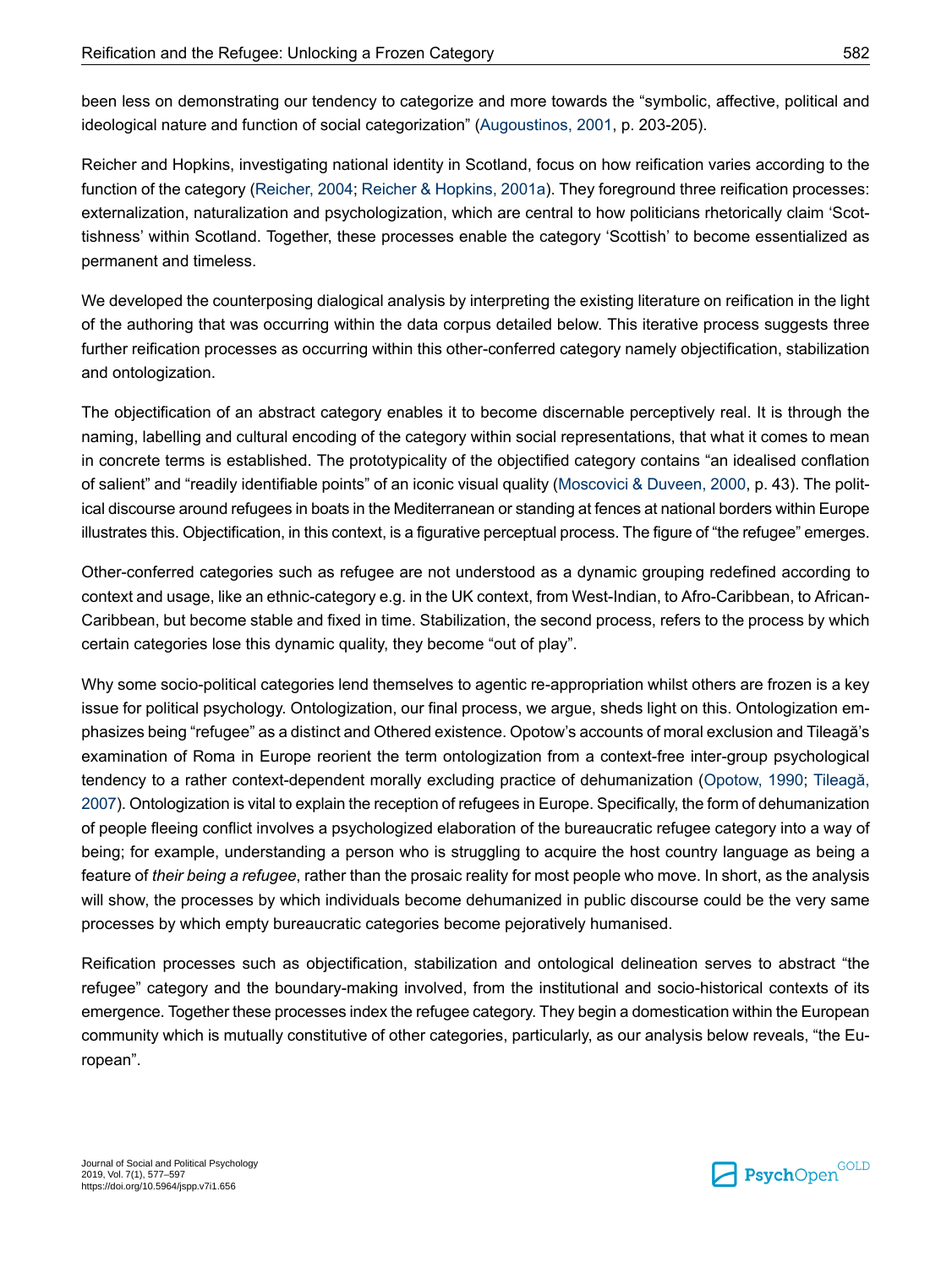To understand the reification processes inherent in social-historical categories is to understand the prosaic creation of daily sociocultural orders, dominant and subordinate positions. That being said, it is worth being cautious about attaching positive or negative valence to the processes of reification per se. Reification can be a central part of pejorative Othering processes but equally reification forms the armory of a strategic vital essentialism. Categories once sufficiently abstracted begin to live a technocratic and political life of their own rooted in wider institutional processes. This makes it essential to understand the socio-historical conditions of their emergence.

#### **The Institutional and Cultural Context in Sweden and the United Kingdom**

Three institutional processes influence the European context to reinforce reification - bureaucratic fractioning, anti-immigration discourse and affective-culturalism. Earlier we commented on the distinction between refugees and economic migrants. Zetter points out how further to this "bureaucratic fractioning" also delineates claimants from the more privileged term "refugee" using container terms, e.g. Internationally Displaced Person (IDP) and Indefinite Leave to Remain (ILR) ([Zetter,](#page-21-6) 2007, p. 177). The once protective label "refugee" is no longer understood as a basic Convention right, but rather as "a highly privileged prize which few deserve and most claim illegally" (Zetter, 2007, p. 184). Such growing restrictionism discourse is further compounded by category use by researchers themselves ([Polzer,](#page-21-13) 2008). Shared meaning around the refugee category facilitates cooperation amongst actors and continually highlights unresolved international issues ([Cole,](#page-19-12) 2018).

However, those living within this category can become emblematic of international issues. This bureaucratic fractioning combines with anti-immigration media discourse, and the rise of far-right "true" nationalist parties across Europe, to create public anxiety and keep alive authoring and Othering around the category. Invasion and disasterrelated metaphors, such as "breaking-point", "flood" and "influx" make it impossible for those understood within such categories to present themselves neutrally in public encounters ([Kirkwood,](#page-20-14) McKinlay, & McVittie, 2015; Leudar & [Nekvapil,](#page-20-15) 2000).

Ålund and [Schierup](#page-18-1) (1991) argue that the refugee category creates in its audiences an affective-culturalism. This affective-culturalism combines a cultural lens with a burden of care (Ålund, 1999; Ålund & Schierup 1991; [Eastmond,](#page-19-5) [1998](#page-19-5), [2011](#page-19-6)). Such affective-culturalism organizes refugees into essentialized cultural groups, which in combination with "Swedish refugee policy has also often been criticized for pacifying, disciplining, clientilizing and exposing them (refugees) to culturalized problem/victim discourses" (Ålund & [Schierup,](#page-18-1) 1991, p. 16). In public discourse, most often it is an ethnic-religious identity that is associated with the decision to flee. The public imagines the "Syrian-Christian, or Bosnian-Muslim" in flight, rather than the doctor, or indeed the "younger-brother" who left his "older brother" behind.

An overall conflation of mobility with culture can essentialize cultural difference and influence political decisionmaking. For example, when the cultural construct "Sudanese refugees" were understood to not "integrate so well" in Australia the refugee quota for Sudan was cut ([Hanson-Easey](#page-19-13) & Augoustinos, 2010). Refugees are simultaneously viewed as a humanitarian object of "sympathy talk" and an out-of-place Othered object within one's own space whose natural home is somewhere else [\(Hanson-Easey](#page-19-4) & Augoustinos, 2011, p. 265).

Bureaucratic fractioning, anti-immigration media representations and pervasive affective-culturalism within the public sphere frame any integration difficulties refugees face not as rooted in structural inequalities within the host environment, nor in reasonable adjustments to moving to a new country, but attributable to essentalized notions of "their" culture and/or the trauma associated with the war-torn contexts of their fleeing.

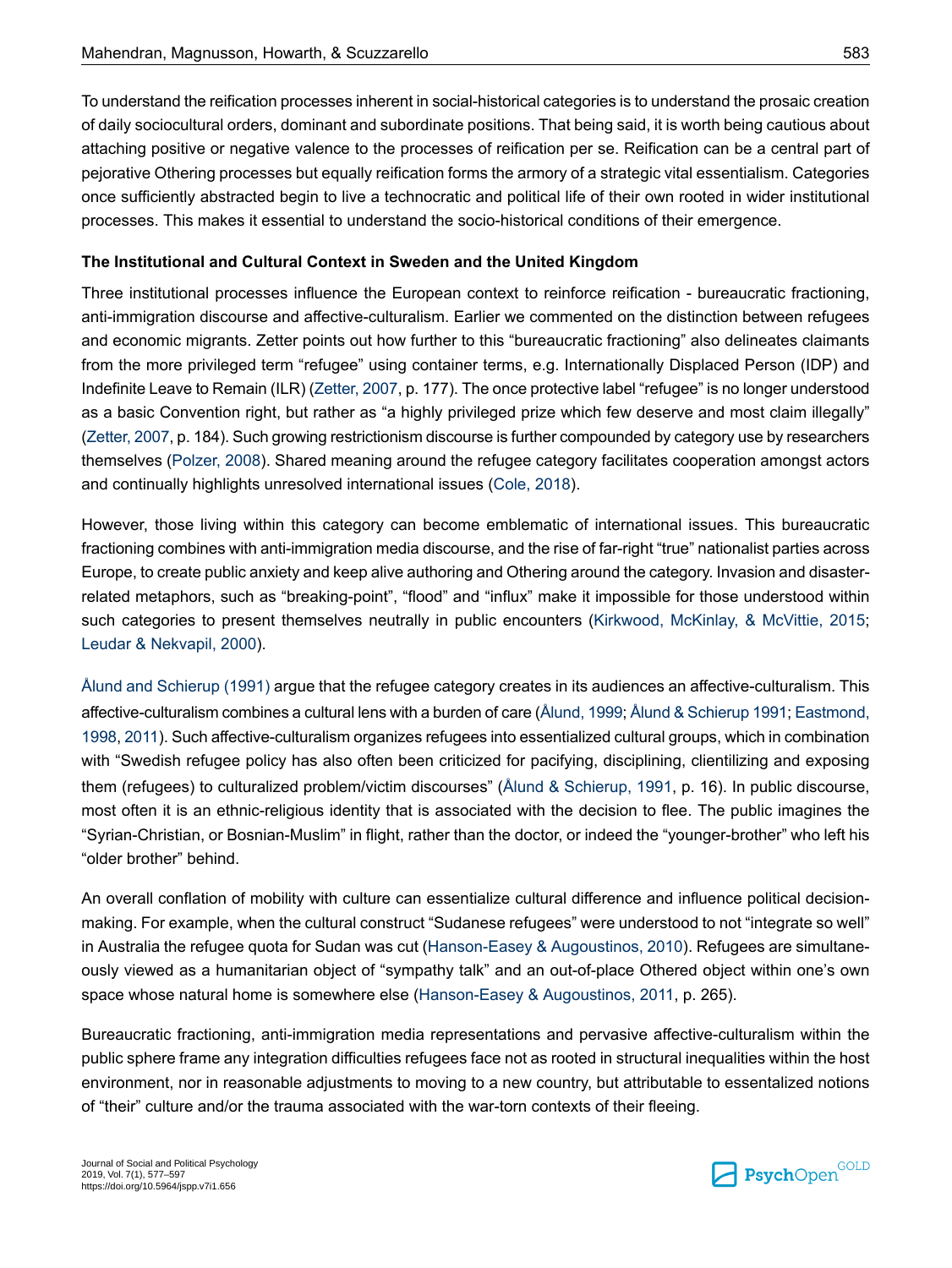# **Methods**

# **Design**

The data corpus draws from two studies with different methodologies. In Study 1 the two methods chosen, interviews and focus groups, involved a dialogical design. We brought participants (details below) into direct dialogue by exposing them to narratives about the European Union and their own nation using EU policy materials and nationallevel media articles related to integration and European citizenship. The design created a dialogue with the politicization of immigration, rather than reducing participant involvement to biographical-ethnographic accounts. In biographical accounts participants articulate their meaning-making around their experiences which risks compounding their marginality, in Study 1, we used stimulus materials to approach participants as citizens ([Mahendran](#page-20-2) et al., [2015](#page-20-2)).

Study 2 involved an immersive ethnographic approach. The second author volunteered at migrant support centres in London, Norwich and Stockholm. All participants had refugee status, except for one person who was claiming asylum, and were recruited from these centres.

# **Procedure and Participant Characteristics**

In Study 1, 24 interviews and 4 focus groups (*N* = 32) were carried out by the first two authors. The study involved an equal number of migrant and non-migrant participants, in two cities – Stockholm and Edinburgh, between 2008 and 2009. The category "migrant" referred to any cross-border movement into either member-state irrespective of context, including crossing from England to Scotland, as an internal migrant. Recruitment involved placing adverts in adult education newsletters. This was supplemented by snowball sampling. Participants came from different occupational backgrounds. 50% were female and 50% male. In a structured interview with 30 questions, participants explored their understanding of the terms citizenship, integration and European citizenship. In the second part, they were presented with EU stimulus materials from the European Union's Hague programme and Common Basic Principles on Integration (European [Commission,](#page-19-14) 2005) which were sent to participants in advance.

At the end of the interviews all participants were asked to participate in a focus group. Not everyone could accept; therefore, the focus groups involved between five and three already interviewed participants. The focus groups were carried out in February 2009 by the first author in Edinburgh and the second author in Stockholm. They involved three components, EU stimulus materials, viewing a five-minute EU film entitled "Building a citizen's Europe" (European Commission, 2007), followed by four Swedish (Stockholm) and Scottish (Edinburgh) national newspaper articles on immigrant-integration selected using the search term "integration" (the term is the same in both Swedish and English) within LexisNexis. Interviews and focus groups were transcribed and where relevant translated into English. Relevant stimulus context is footnoted throughout the analysis.

Study 2 involved depth interviews (*N* = 25) with people going through the process of asylum and gaining refugee status, in Stockholm, Uppsala, London and Norwich. The open-ended depth interviews invited participants to narrate their experiences of feeling compelled to flee, encounter the legal framework of the asylum process and acquiring refugee status ([Magnusson,](#page-20-16) 2011).

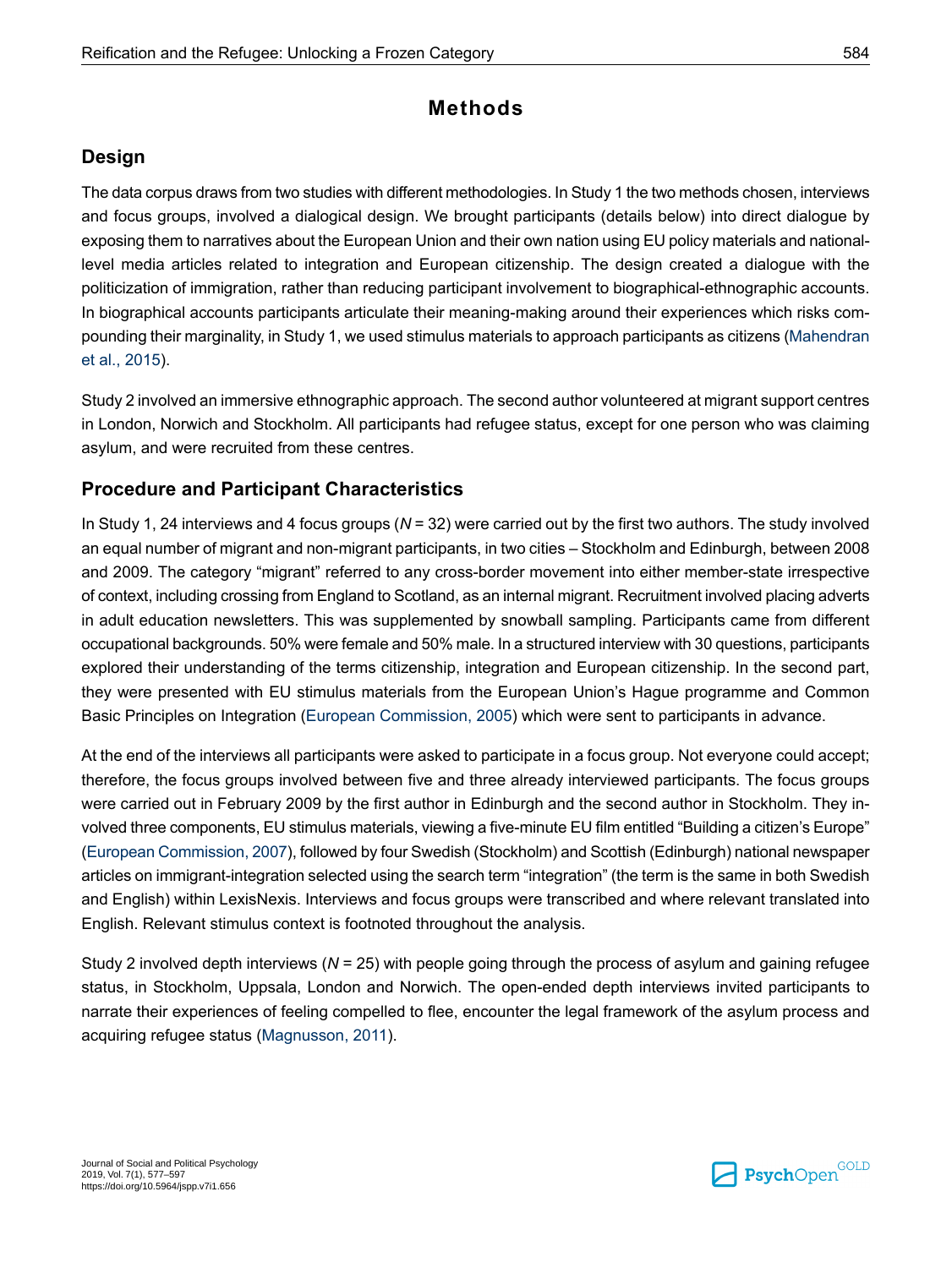# **Developing a Counterposing Dialogical Analysis**

One of the key contributions of this article is the development of an innovative theoretically informed counterposing dialogical analysis. This approach uncovers reification processes which stabilize and objectify categories and, in emphasizing dialogical capacities, provides the keys to unlocking them. In order to understand how citizens position or counter-position the first step identifies all instances of *I*-positioning, authoring and Othering [\(Marková,](#page-20-17) Linell, [Grossen,](#page-20-17) & Salazar Orvig, 2007), and then all instances of the term refugee. This was organized into a data corpus.

The analysis then looked for oppositional binaries within category-use and the social representations which sustain it and any chronotopic (temporal-spatial) dimensions within the category. In Study 1, oppositional binaries became evident when participants discussed the EU's distinction between third-country and second-country nationals. In Study 2 instances of self-presentation, authoring and Othering (referred to in the introduction) in relation to what participants imagined publics thought of them, 'as refugees' began to show clear chronotopic dimensions.

The next step involved returning to Study 1 to interpret how these chronoptopic dimensions were being developed by the public. This step uncovered processes of objectification, stabilization and ontologization.

The final step of the analysis configures these micro *I*-positions, public narratives and social representational practice around the category, into one overall counterposing scheme this is presented in [Figure](#page-9-0) 1. This sets-out the top-down reification processes that were found when publics talk about refugees, counterposed by the bottomup strategies taken by "refugees" to de-stabilize these configurations. [Figure](#page-9-0) 1 presents the key processes which we argue freeze the category and how it can be potentially unlocked.

<span id="page-9-0"></span>



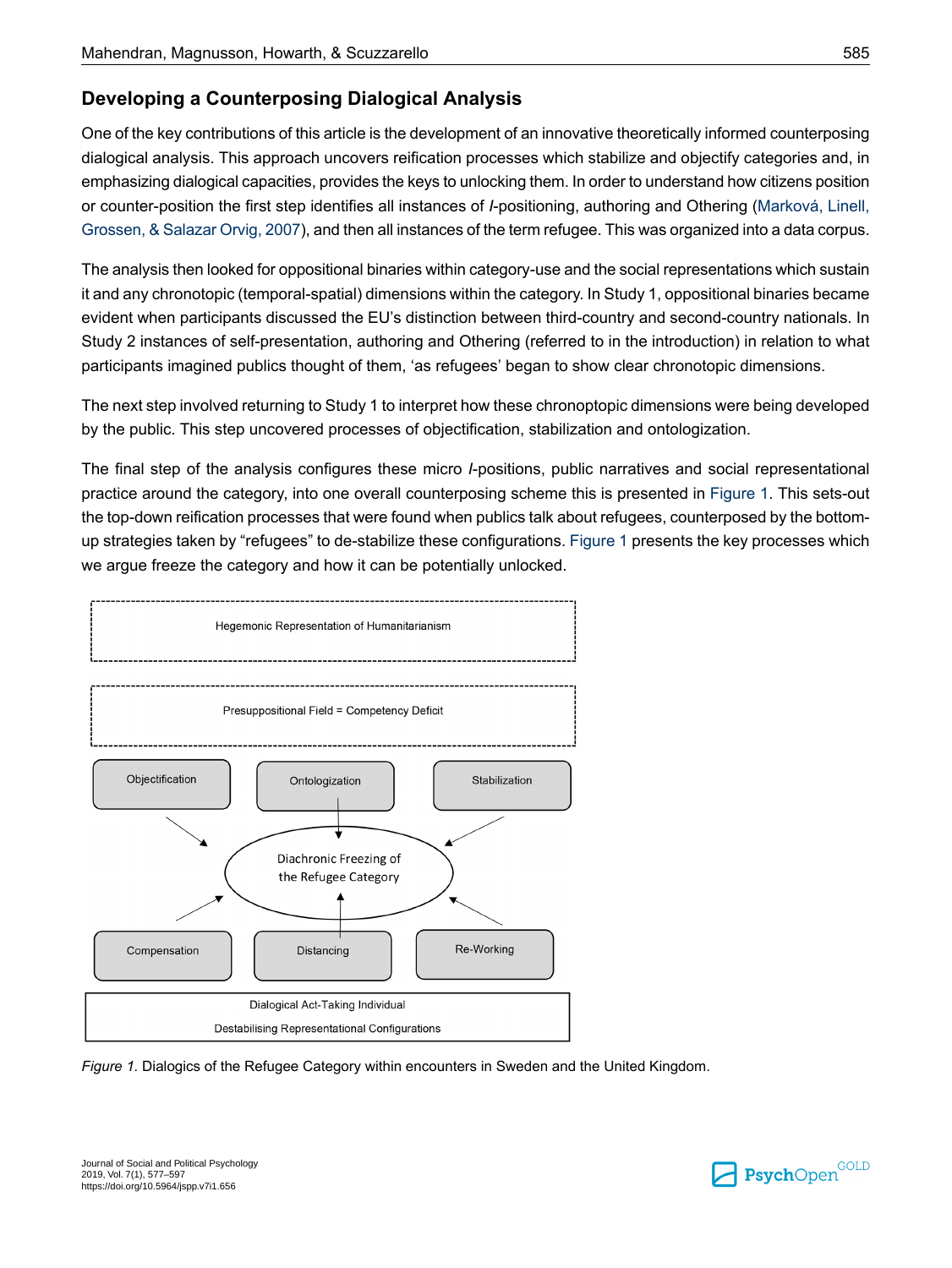# **Findings**

# **Counterposing Analysis Part I: Reification and the Refugee Category**

The analysis draws selectively from across the data corpus. The first part of the analysis sets out the three reification processes and the social representational practice that underpins them. The second part sets out the counter-positioning tactics taken by "refugees" ([Figure](#page-9-0) 1).

#### **Humanitarianism and the Authoring of a 'Refugee Family'**

In Extract 1 the focus group 4 discusses a Dagens Nyheter news article about assimilation. The visible figure of "the refugee" sitting around drinking coffee becomes a running theme. Participant BG, a non-migrant, takes up a concerned reporter position in authoring a "refugee family", revealing an important temporal feature of a humanitarian public narrative of the refugee as stuck – both in space and time.

#### **Extract 1 [i](#page-17-0)**

BG: I spoke to a refugee family that had come to Sweden three years ago and (...) they said at least four *times how grateful they are that Sweden helped them when they came here. That they were given food* and all these things. But they were very critical of the fact that they weren't given the opportunity to work and that meant they were really not integrated (...) but still after three years they still hadn't got a single *job. That's why I think you should be able to get an apprentice position straight away so you can immediately* start to feel a part of things and help those that sit and drink coffee year after year. Of course they drink *coffee, because they haven't got anything else to do. (Study 1, Stockholm Focus Group 4)*

In Extract 2, BG continues his dialogic empathic position developing an oppositional binary between refugee/nonrefugee as he brings a second refugee family into anecdotal being.

#### **Extract 2**

BG: I spoke to a family of refugees that were in a city in the north (...). As for the child who had to go in a school where there are no other refugees she is not made to feel welcome in any way she's completely excluded. They don't want to talk to her and they laughed at her and she hasn't got any friends. Now she is placed into a class where only migrant children are placed and now she's happy  $(...)$ . As for the family, there is no work (...). What do you do then because you are definitely not integrated. (Study 1, Stockholm *Focus Group 4)*

The segregation of the discriminated school girl is presented as a pragmatic solution. BG recognises that both the practices of separating a child and being unable to work are barriers to integration. The "refugee family" is not positioned as a prototypical family who moved from a specific place, or a family who arrived as refugees, but become stabilised and objectified as a "refugee family" (see [Figure](#page-9-0) 1). Being labelled "refugee" three years after arrival locks them into an indexical position in relation to the audience. This oppositional social representation locks discriminatory practices into the category.

The interplay of authoring and Othering processes reveals a hegemonic social representation of humanitarianism. The "refugee family" is held apart from the mainstream and made the object of our collective humanitarian concern. The asymmetry within BG's category-use is evident in the passive terms "grateful" and "placed", positioning the family as grateful but impotent through agency-restriction.

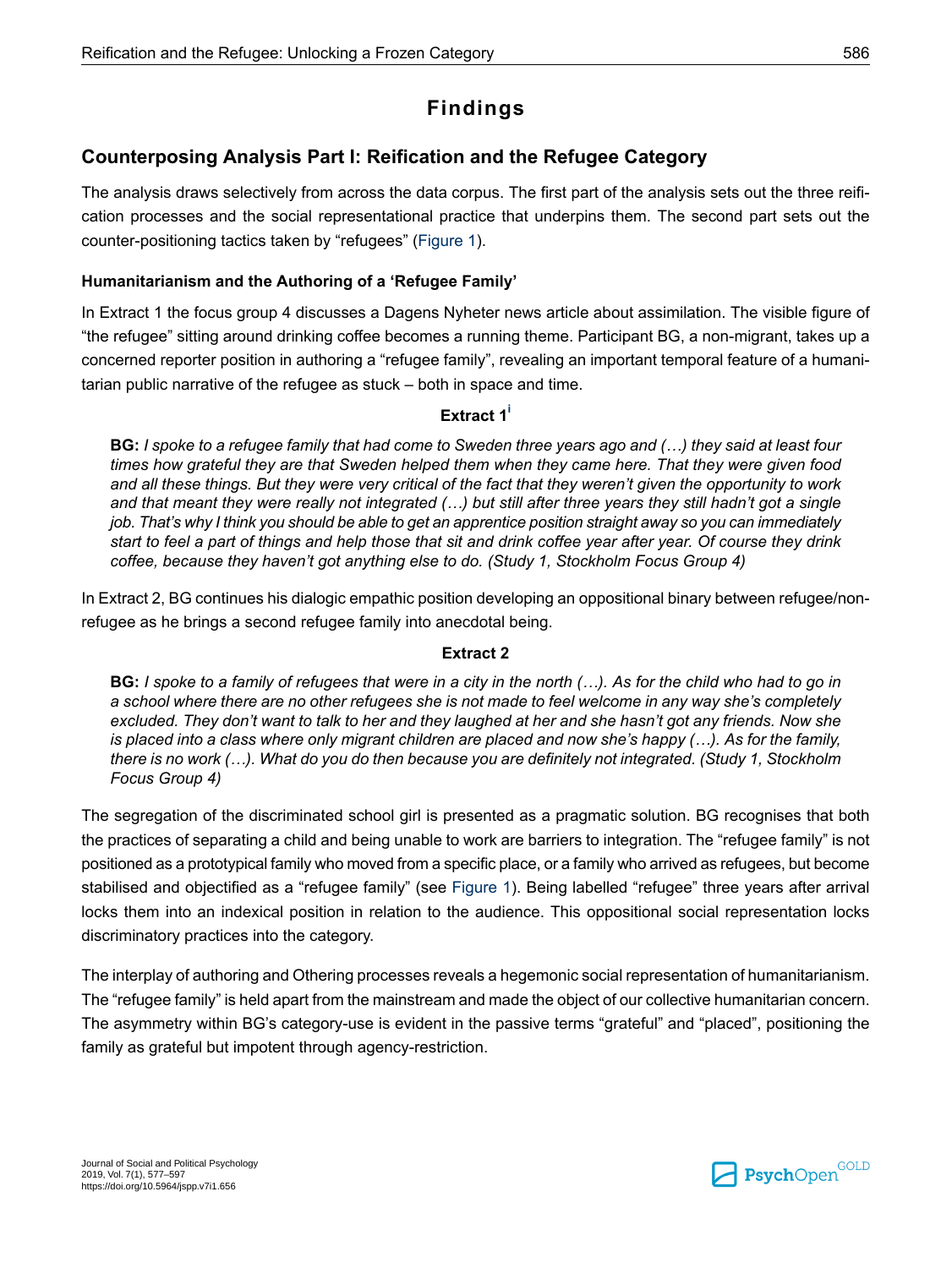#### **The Refugee as Non-European**

Within Extracts 1 and 2 the refugee category is conflated with the broader migrant category. Extract 3, however, reveals a sharp oppositional binary between the refugee and European migrants.

#### **Extract 3 [ii](#page-18-7)**

NM: The term third country nationals [...] have you heard of the term before? It is referring to people from *countries outside of EU and they make quite a clear distinction between European citizens and third country nationals, what's your opinion of this?[iii](#page-18-8)*

**SC:** *Refugees and migrants then?*

**NM:** *Is that the distinction for you?*

SC: Because refugees have fled and they have with them a big sorrow. They might not have wanted to even leave their country, they might have wanted to have staved there but can't because of the different *circumstances of their country. So that is an entirely different thing. So it demands something completely* different to deal with them, it takes a lot of expertise to take care of this and they might not be ready for society and work. They might have to deal with their trauma first before they can be integrated into society [...] so it's a whole different ball game, at the same time it is really important that they learn Swedish, *that's really important.*

NM: But isn't that the same for someone coming from the EU from say France, don't they have the demand *on them to learn the language?*

SC: Oh yes, they have an even bigger demand to learn the language; if they are going to become part *of society then they have to learn the language.*

NM: So in that sense there is no difference between them, in your opinion, both should learn the language?

SC: Absolutely, but I don't know how well refugees can take in the language, does trauma affect their *ability to learn language, I mean what do you say as a psychologist? (Study 1, Stockholm, SC)*

The integration of the refugee is cast objectively as "entirely different" both in terms of context and demands as a part of oppositional representational practice. SC is not alone; she uses a distinction that is inherent within the on-going bureaucratic fractioning of Europeanized integration policy referred to in the introduction, where integration policy delineates between non-EU nationals/third-country nationals. EU nationals (second-country) are not seen as requiring integration support, partly because of the rights their European citizenship affords them, and partly because they are understood as being also European. This objectification of the borders of the refugee category, begins to reveal another category – the European. In Extract 4 QP delineates this further:

#### **Extract 4**

QP: If you talk about (...) someone that comes from a third country in the Middle East compared with *someone who comes from Switzerland or Holland for example it's an unbelievable difference and the* image you have in front of you is perhaps more if you take someone from the Middle East who doesn't *have an education and the person from Holland is maybe a doctor. Those two come into society in completelydifferent waysandthosethat comefrom the Middle Easthavea muchbigger changeculturally speaking I think that means a much longer journey socially speaking than those coming from Europe. (Study 1, Stockholm, QP)*

QP's objectified refugee figure minimises the inherent settlement processes involved in mobility, irrespective of context of arrival and configures the refugee within a set of assumptions about skills, language and cultural deficit. It is unclear if this developmental deficit within Extracts 3 and 4 relates to trauma and dislocation or is associated

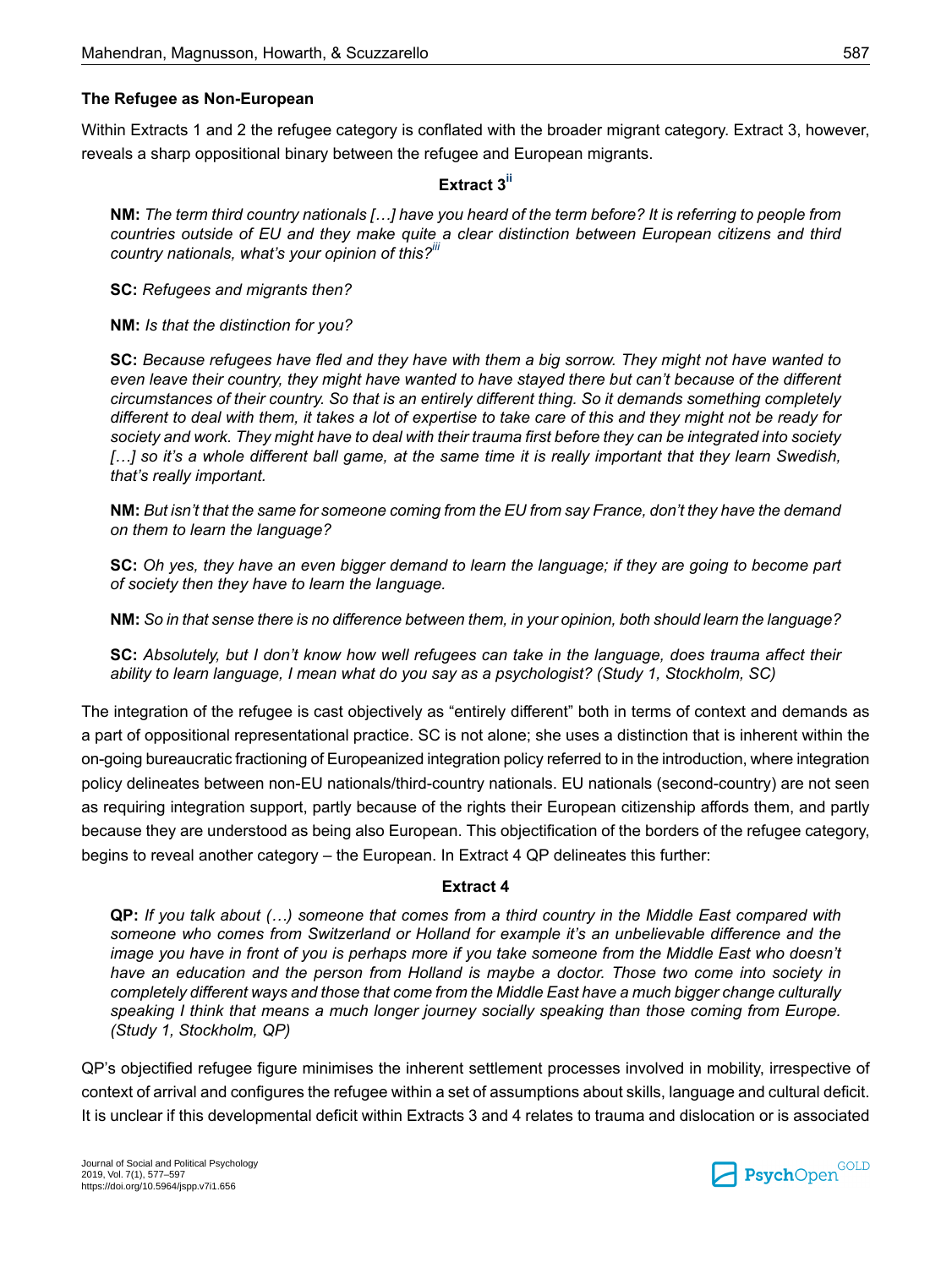with displacement from an imagined more backward country of origin. Analysis of an exceptional response, OU, granted refugee status upon arrival in Sweden from Chile, demonstrates an alternative narrative.

#### **Extract 5**

OU: When it says third country nationals what do the statistics look like? How many are third country *nationals that belonged to other countries that now belong to EU? They aren't third country nationals* anymore. Those that were outside of Europe and are now in Europe so it is a real quick, quick, quick *change (…). So this with third country nationals it has become a harder concept to understand because yesterday Poland was a third country national today they are not. (Study 1, Stockholm, OU)*

The level of explanation within OU's narrative throws into relief the extent of the ontologization of refugees in Extracts 3 and 4. In Extract 5 nation-states are the actors. This suggests the importance of understanding underlying social representations of international relations for counter-positional strategies. It is perhaps tempting to understand OU's exceptionalism in terms of his refugee position. Yet collective-level international relations narratives are also found in the Scottish context amongst non-migrants.

#### **Extract 6**

**KM:** *What about the European Union themselves; what do you think about their making that distinction between third-country and second-country nationals?*

MS: I (have) limited understanding of how it works, but you know, the idea that (the) Turkish community, and the North African community, I don't think that they were seen as always third world within Europe. But then there are (...) countries that are given far more status, you know, if you're French, or possibly Swiss. A Swiss citizen is superior to a Romanian citizen, and so on, you know. So it's very much a *stereotypical thing and a hierarchy. (Study 1, Edinburgh, MS)*

Public narratives show how *I*-positioning of refugees relates closely to social representations of international relations. Within Extracts 3 and 4 oppositional positioning of "the European" and the "Middle Eastern refugee" evokes a shared representation of other regions, e.g. the Middle East as being culturally distinct and the site of intervention and humanitarian action, not present in Extracts 5 and 6.

#### **Caught in the Act of Flight – Diachronic Freezing**

Such oppositional representations are compounded by the stability of the refugee category. Extract 7 is taken from a discussion on the importance of national-language acquisition. It reveals the diachronically frozen features of the refugee narrative. KB uses his own refugee context to moderate but not challenge the building consensus on language acquisition. BC, a migrant student, also authors an imagined refugee. TT and KT, both non-migrants, author the refugee-family as stabilized, separate and waiting "their whole lives" imagining returning to their home country.

#### **Extract 7**

**NM:** *So what are your thoughts about this debate then?[iv](#page-18-9)*

KB: I think it is completely right that you demand from people that they learn Swedish if they are going to move to Sweden and that they should learn within a reasonable length of time. But the problem is that it's okay if you come to Sweden as a 22 year old like me and sit and do SFI<sup>V</sup>. But if you come as a 55 *year old it's actually a lot harder to learn a language so maybe they need to take consideration.*

*[…]*

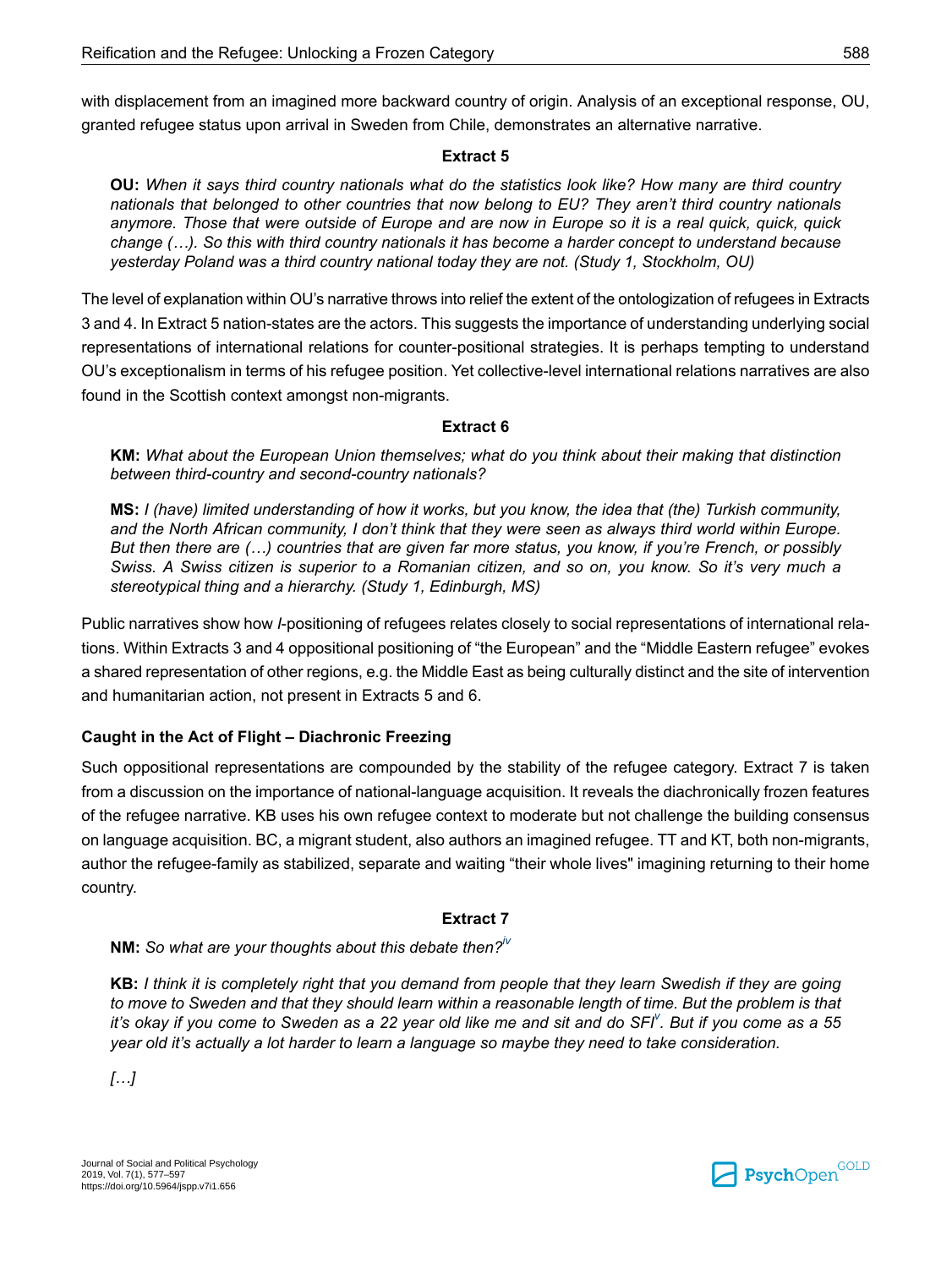TT: At the moment we don't even seem to have the possibility to take care of them all that come here anyway. Those that are in a bad way those that need psychiatric care. But if we try to help those that actually need help, need care, but on the other hand it's a problem that they just get care but they don't then try to learn the language but instead are just here and planning to go back when the war is over, and then they don't bother learning the language. They are just waiting and prepared to return at any time.

*[….]*

BC: I think that "ok I have come here, and ok I might only want to stay a couple of years because of the war" but I think you should still have to learn the language otherwise I'm a burden to that country and otherwise I'm just going to hang around for a few years in this country and I can't speak the language so *how can I get a job=[vi](#page-18-11)*

 $KT = I$  heard of a family that thought the whole time they would be going back any week and they spent their whole lives like this thinking soon we're going back, they spent all their time planning for their return. *(Study 1, Stockholm Focus Group 3)*

The social representation of humanitarianism is hegemonic in its widespread uncontested acceptance in this context. It involves affective-culturalism, i.e. a duty of care combining with a temporal-spatial component locking the refugee into the position of having "just arrived" – a *diachronic freezing.*

This diachronic freezing stops the narrative from continuing beyond the point of arrival. The refugee category is loaded not with an act-taking individual, evoked in the 1951 Convention, but with the event of arriving in the receiving country.

Such processes freeze the category at the point of arrival (see [Figure](#page-9-0) 1 above). Once stabilized, the category becomes objectified, salient perceptual features emerge "sitting around" and "waiting". Rather than being a transitional bureaucratic category or an important status relating to a brave decision, the "refugee" becomes ontologized and imbued with cultural psychological characteristics. Affective-culturalism [\(Ålund,](#page-18-0) 1999) works to both author the refugee existence as a distinct existence but also to voice technocratic concerns over potentially unmanageable demands. This diachronic block risks indexical injuries which have real consequences for those who must live with the daily enactment of this category.

# **Counterposing Analysis Part II: Unlocking the Refugee Category**

The second part of our analysis reveals three processes – distancing, compensation and future-orientation. This opens up the possibilities of action for those categorized as a refugee.

#### **Distancing**

Citizens, who distance themselves from the category, consider it stable, immutable and unchallengeable. Sometimes referred to as "passing", this process is best understood as performative public distancing, to avoid stigmatization [\(Kadianaki,](#page-20-12) 2014) rather than a disidentification-based distancing. Citizens can imagine publically using the refugee category if public narratives integrated the idea of a "proud survivor". CT in Extract 8 delineates his *I-*proud survivor position publically distancing from the "refugee" category. This counter-positioning, which rests on common knowledge about civil wars, foregrounds again social representations of international relations.

#### **Extract 8**

CT: I remember one time when I went to enrol at my course at the city college. After that I had to go to prove that I was a refugee and not an asylum seeker (...) that made me nervous and I went to the people

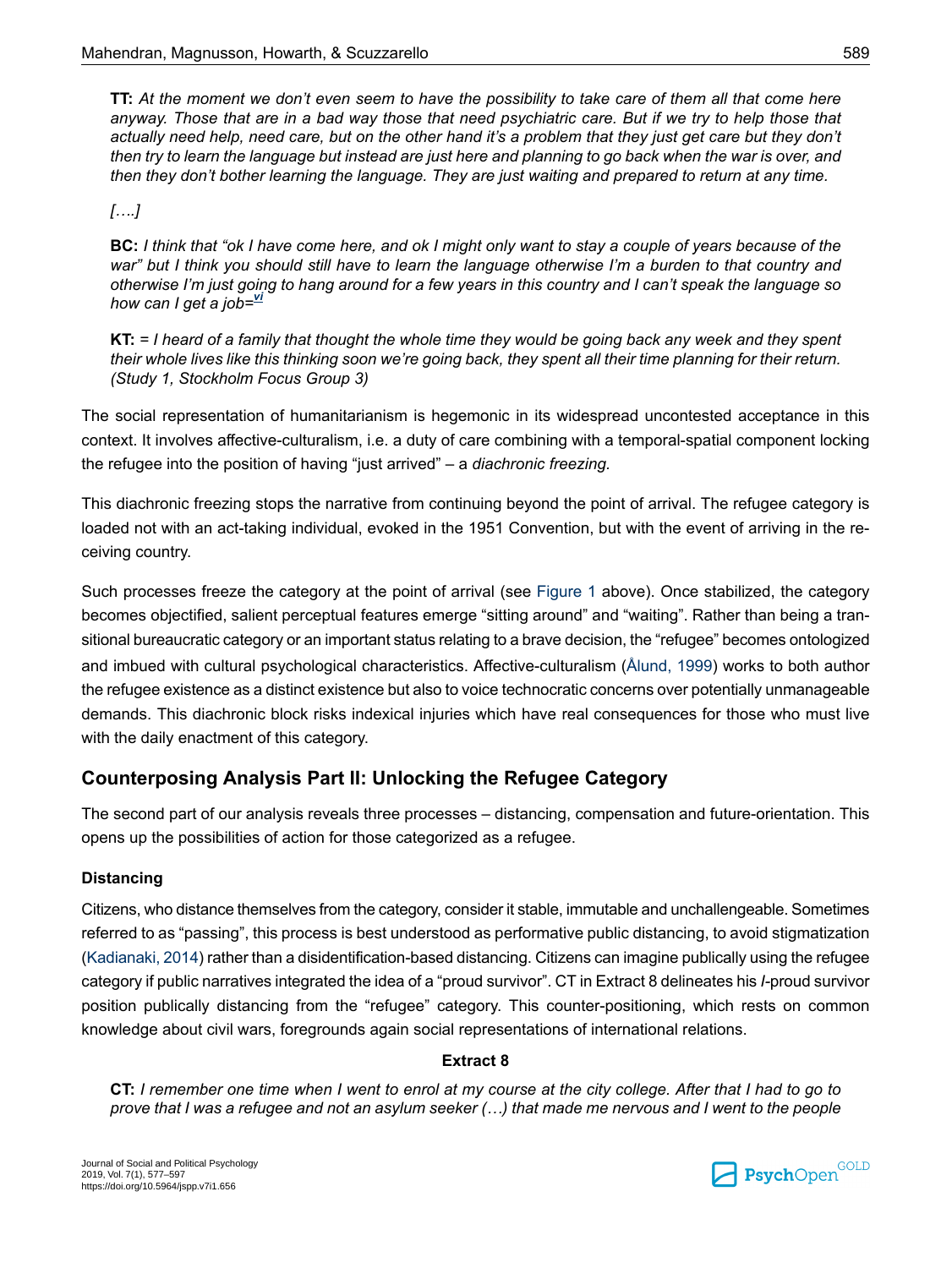in charge the administrators and the principal. I said "I don't want the other students or teachers or *something like that knowing" (NM: you told them that?)*

CT: Yes so when I went to the classroom, other students asked me where I was from and I just answered that I'm from X-country because if I had said Y-country and well if you say a country they know is having a civil war or something like that then everyone will know that you are a refugee and then people will just *see me all the time as the refugee.*

**NM:** *Is there anything that could happen that would stop you feeling like a refugee?*

CT: No, no I can say that well put it this way I don't feel proud to be a refugee not to other people anyway but to myself, because that happened to me I feel that I should be proud of it. (...). I survived this so that *I can feel proud of, but not proud to others. (Study 2, Norwich, CT)*

#### **Compensation**

The first part of the analysis showed how those with refugee backgrounds must navigate a social representation of humanitarianism in their daily encounters in order to integrate. One counter-position is to move from helped to helper. This we propose is a process of compensation rather than a reciprocity, informed by an acute sense of indexical difference. BK (Extract 9) compensates his indebtedness with his potential to help. Critically the narrative reveals a foreshadowing where implicitly his potential to help is unlikely to be realized.

#### **Extract 9**

**BK:** I don't like this word [refugee] because it is like being a sick person. I just want to help people and then I feel less of a refugee. [NM: when you are helping people?] Yes but when I make the comparison to my life before usch (sound of despair). I feel it is difficult to explain to you this hard feeling, it is like a heart attack. I feel hurt, I feel hurt, it is like a pain it is difficult to explain or describe. Making the comparison is well from professor to hell. I was a decision maker but now when I go to the Red Cross even though I respect they gave me this opportunity. There is only so much I can do to help them – it's a big difference. *(Study 2, Stockholm, BK).*

EL in Extract 10 locates himself within a presumed shared narrative of the refugee moving from camp to camp, "the classic refugee". Adding the polemical "if that exists". This is followed by a positional switch to an *I*-doctor identity which continues the polemic, opaquely framing becoming a refugee as a "good" experience. EL's performative use of the term "good" challenges the canonical refugee narrative.

#### **Extract 10**

EL: "I was the classic refugee, if that exists; I lived in the refugee camps. I had to move between six different camps, from one place to another, you know, so it was a good experience that's why I work as *a doctor with questions of migration". (Study 1, Stockholm, EL)*

Extracts 9 and 10 may appear in tension with each other but both illustrate a compensatory orientation and the challenges in developing a post-refugee narrative.

#### **Future-Orientation**

Our focus in this article is on reification of other-conferred categories such as "refugee" which unlike self-categorization, require individuals who arrive into Europe within this context to begin a process of extending the narrative. Here identities are actively managed to re-work prototypical features and potentially stigmatising alter-definitions unlocking the diachronic freezing outlined in the first part by emphasizing a future-orientation. Central to the rhetorical success of KZ's presentation of his actions in Extract 11 is both an appreciation of the terms in which

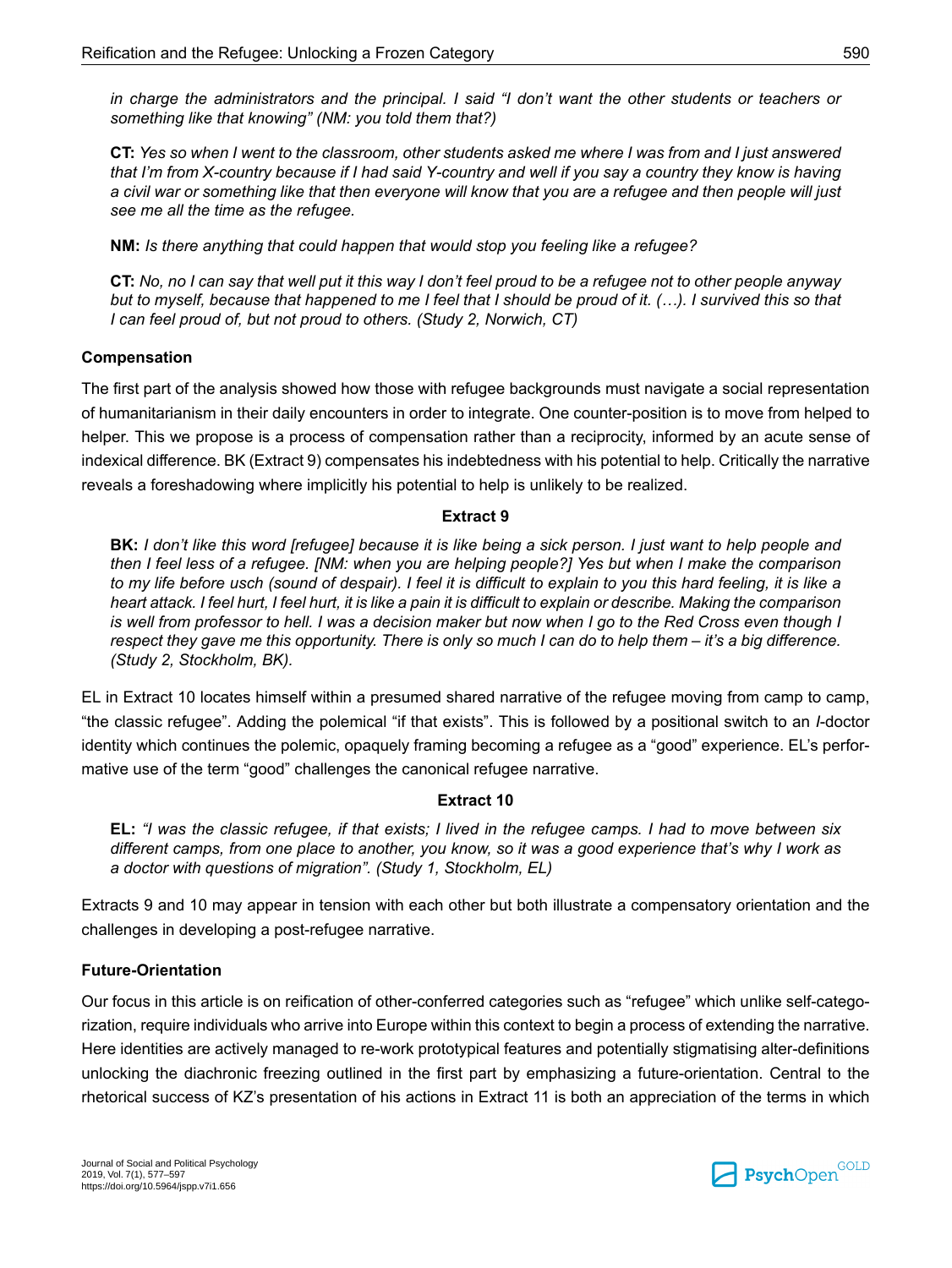refugees are objectified and critically a multi-voiced dialogical account which authors two figures: *I*-bureaucrat and *I*-asylum seeker. Though the encounter succeeds in KZ's aims – it rests on a challenging problematic, "it is everywhere" – which throws down the gauntlet in calling for collective solutions beyond interpersonal counterpositioning.

#### **Extract 11**

KZ: One thing I want to say I went to (X-city) because that is where I had my interview so people there *are used to seeing asylum seekers on arrival dressed like you know neglecting themselves. So one day* I went there. I took my best suit, very good tie, looking very good and I took my brief case and when I arrived I said "I have got an interview". They said "what is your name are you here as a solicitor?" I said no "why do you ask?" I said "no it is me who has the interview" they said "oh it is you!" I understood why they had asked the question. They were "oh where is your client?" they told me they were sorry. So this is how you can be seen in their eyes. To them I couldn't be an asylum seeker because of the way I was looking, so it is everywhere, not just in the media but in the whole system as well. (Study 2, Norwich, KZ)

Creating continuity between a previous life and a possible future is key to sustaining this future-orientation. EL arrived in Sweden in 1986, presenting himself initially as someone who *was* the *classic* refugee (Extract 10). In Extract 12 he reorients the narrative using the *I-*position of the settled and established doctor developing a postrefugee narrative and setting up a dialogue with you – the refugee who has just arrived.

#### **Extract 12**

**NM:** *Your experience of being a migrant, does this influence the way you conduct your work?*

EL: A lot  $(...)$  my experience is a large part of my instrument, the battery I use in my work is to  $(...)$  mirror my own experience and that is an important aspect for people that take themselves into this country. I can be a sense of hope for all those that find themselves in a real crisis. There is hope, if I have succeeded with this, then maybe you can also succeed too and I'm sure you can even do better than I have done. *(Study 1, Stockholm, EL)*

# **Discussion**

Our aim in this paper was to develop a theoretically-informed analytical approach that could first delineate the processes by which the refugee category was objectified and frozen, then learn from people living with the category about some of the keys to unlock it. The counterposing dialogical analysis reveals how reification involves chronotopic dimensions and representational dimensions which have theoretical, methodological and practical implications.

In chronotopic terms (i.e. temporal-spatial features) public narratives freeze refugees as caught in the trauma of their initial act of flight. Such narratives ontologize the state of being a refugee and then stabilize the category as "stuck" and "waiting". These chronotopic dimensions of the category permit very little repositioning and identity play.

At the representational level the movement of refugees into Europe remains a vexed political issue that "calls a public into being" (Dewey, [1927/1954\)](#page-19-16). The public, in the Swedish and British context, operates using a hegemonic social representation of humanitarianism which configures the refugee as a burden and passive recipient of help. This suggests the public's role is rooted in wider institutional-cultural discourses relating to bureaucratic fractioning [\(Zetter,](#page-21-6) 2007) and affective-culturalism [\(Ålund,](#page-18-0) 1999).

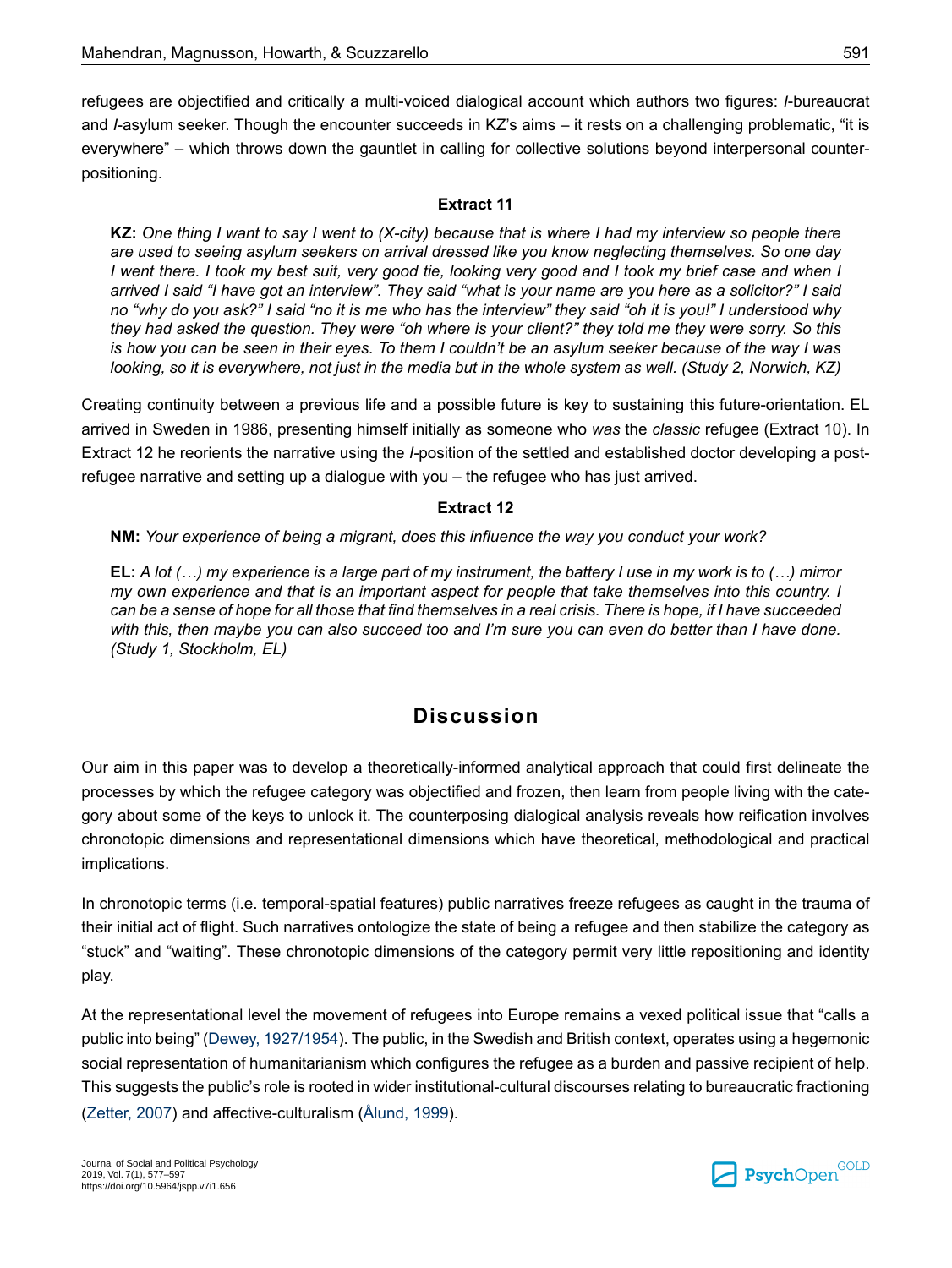# **Reification and Other-Conferred Categories**

Existing analyses of reification has tended to concentrate on self-categorization pointing to psychologization and externalization processes as key to political claims of being Scottish (Reicher & [Hopkins,](#page-21-4) 2001a, [2001b](#page-21-5)). When examining other-conferred categories, objectification, stabilization and particularly ontologization are shown to be key reification processes involved in creating indexical injuries. A political psychological examination of the strategic use of reification processes developed by Reicher and Hopkins could be integrated with the reification occurring in other-conferred bureaucratic categories, not least because reification associated with self-categorisation could support the re-framing of pejorative categorisation.

In this analysis those categorized as "refugee" counter-position by passing themselves off as non-refugee to avoid its mostly negative prototypical or stereotypical features. This involves distancing oneself from a hard fought for identity-status of which people are proud. Our findings are consistent with previous research, showing that "refugees" emphasize their social responsibility and willingness to work. Frozen into the act of arrival, they orient towards the future presenting a continuity between who they were before in terms of skills and professions and who they could potentially be (Eastmond, 1998, [2011;](#page-19-6) Leudar, Hayes, Nekvapil, & Baker 2008). They use processes of compensation to foreground their capacity to help others to challenge assumed competency deficit.

To delve into why this category resists re-appropriation requires examining the socio-political purposes being served ([Augoustinos,](#page-18-6) 2001). In the context of this analysis, the refugee category finds its stability as part of an oppositional pairing with "European". This calls for fuller political psychological investigation into the relationship between humanitarianism and the role it plays in the development of a bounded and exclusive European citizenship understood by citizens as advanced and distinct from illiberal regimes.

It is striking the extent to which there was little sense amongst the UK and Swedish public that there could be continuity between being a refugee and being an economic migrant or being a refugee and being a European. Refugees often *are* fleeing illiberal regimes. Yet, the ontologization we uncover as occurring around the category serves to lock "refugees" into being emblematic of trauma and international tensions several years after they have settled in the new country.

One promising line of inquiring which arises out of the counterposing dialogical analysis is further studies into social representations of international relations as well as knowledge of international relations by the public ([Beattie](#page-18-2) & [Snider,](#page-18-2) 2019). Such representations are likely to relate to global social orders [\(Staerklé,](#page-21-7) 2013) and present day political narratives ([Andrews,](#page-18-12) 2007). Investigation into everyday understandings of international relations is likely to support equal opportunities for people who arrive as refugees.

# **Unpacking Categories Using Dialogue**

A key contribution within this approach is in diverting the theoretical and analytical lens beyond the coping strategies and conditions of being a refugee and onto the category itself. This serves to examine wider processes and helps avoid essentialism in the presentation of the experience of marginalized people. To do this the article combines social identity approaches and dialogical-social representational approaches given their common preoccupation with categories. Yet a limitation of this analysis, of which we are fully aware, is that it risks reifying itself the public and its oppositions between refugee and non-refugee which risks new binaries.

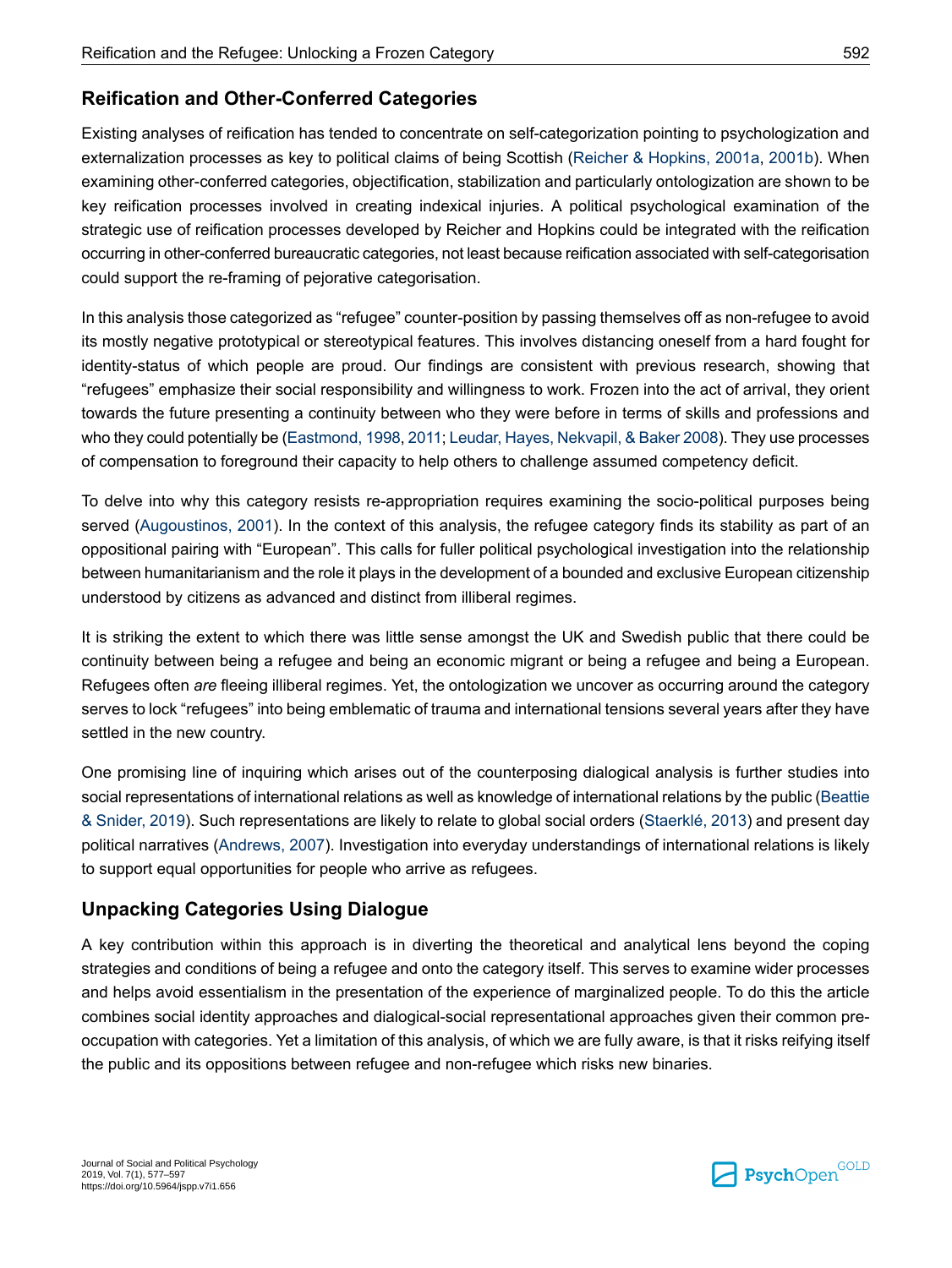To make clear, we do not propose that host citizens consciously aim to position refugees using affective-culturalism and competency deficit discourse. Rather the analysis demonstrates the extent to which people categorised as refugees and people speaking about refugees, however well intended, co-author and are imbricated into shared category construction which risks moral exclusion and superiority [\(Opotow,](#page-20-13) 1990; [Tileagă,](#page-21-12) 2007). The roots of this are likely to relate to a form of 'sacrificial citizenship' which downplays the fundamental privileges and stratifications within societies ([Brown,](#page-19-17) 2016).

A counterposing dialogical analysis is not yet another way of discursively analysing a textual data corpus. It necessitates a design which actively intervenes by using stimulus materials to create a dialogue between citizens and the institutional-cultural use of categories. This approach socially represents public dialogue as other-directed. It demonstrates what social and political psychology can contribute to our understanding of public opinion formation and challenges the reliance on attitude surveys and public opinion polling [\(Mahendran,](#page-20-1) 2018). There are potential applications of both a dialogical methodological design and the counterposing dialogical analysis to other related bureaucratically conferred categories, e.g. "asylum-seeker" or "third-country national", as well as more broadly where public positioning is occurring in highly institutionalised contexts.

# **Does Europe Need a Post-Refugee Narrative?**

The extent to which this obstinate category becomes sustained in self-other relations long after refugee status has been achieved leads us to ask; is there a need for a collective-level post-refugee narrative? The onus cannot be on the limited tactics of those categorised refugee. Their actions suggest a strong desire to both re-appropriate the category and move past it into a post-refugee narrative which is intersubjectively understood and has public support.

There is no doubt that co-ordinated efforts such as the UN Global Compact [\(UNHCR,](#page-21-1) 2018) require the use of the term refugee. Future lines of inquiry are not therefore about less public or strategic use of the category in terms of asylum-claims making. However, beyond immediate arrival and initial settlement, studies into unlocking the category which challenge both its chronotopic and representational dimensions may well support belonging and equal opportunities. The use of compensation and future-orientation, found in the analysis, could be used to emphasis the mutual reciprocity involved in acceptance of refugees and could form the basis of collective level communication strategies.

As it stands the refugee act, rather than being understood as a striking act of agentic bravery, becomes mired in notions of humanitarianism which speak more to being European than being refugee. The refugee category is delicately balanced on a series of oppositional affective-cultural political constructions between agency and nonagency, refugee and migrant, refugee and European. We propose a post-refugee narrative is needed and it will be collective-level interrogation of the socio-political purposes of the category and the parameters of European humanitarianism that will facilitate such a post-refugee narrative emerging.

# <span id="page-17-0"></span>**Notes**

i) In response to Swedish newspaper article - *Krav på svenskkunskaper skärps för invandrare (Demand on Swedish knowledge raised for migrants)* in Dagens Nyheter February 18, 2008.

$$
\blacksquare\ \text{PsychOpen}^{\text{GOLD}}
$$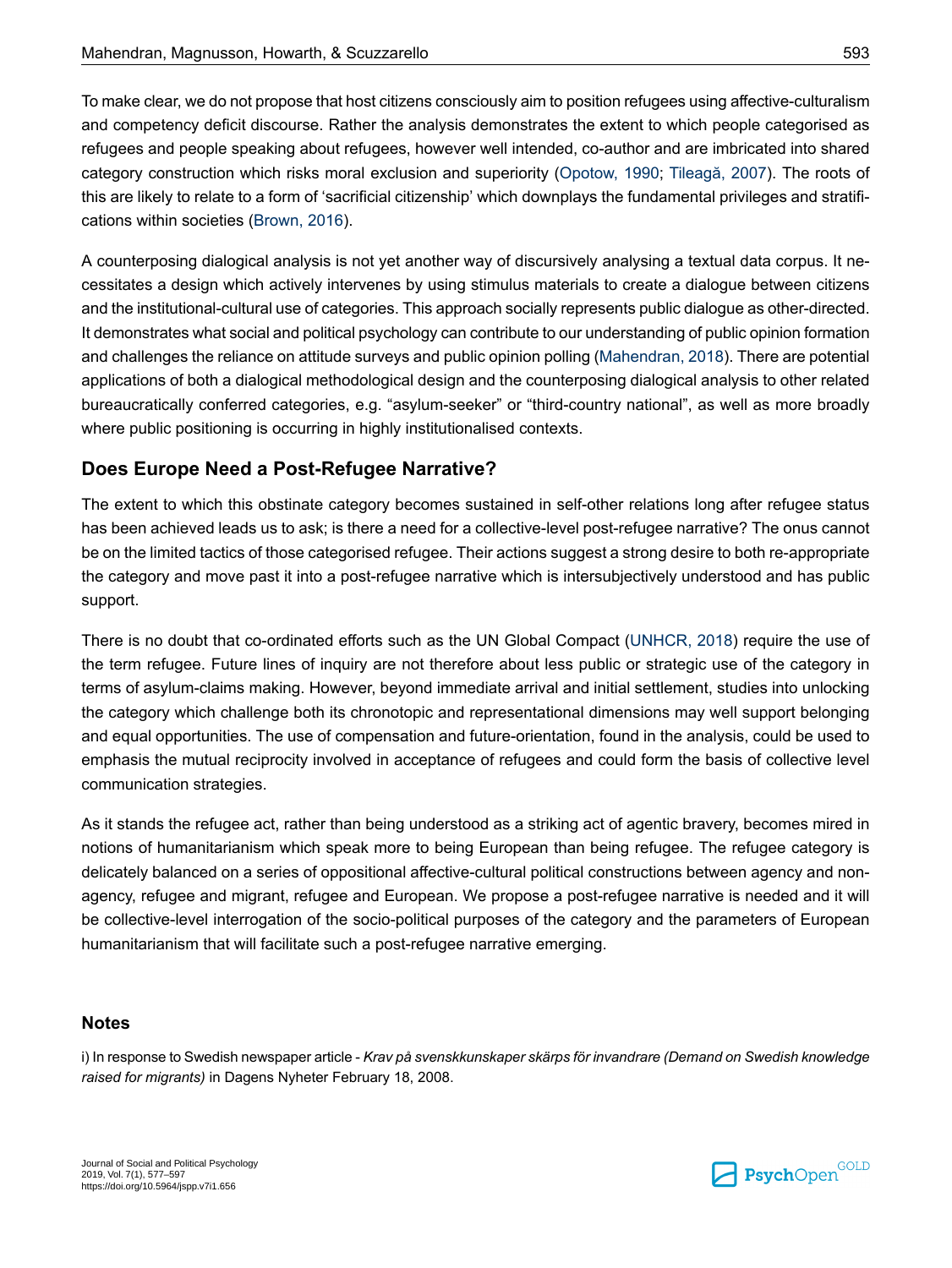<span id="page-18-7"></span>ii) Response to Question D32 The Hague programme make a distinction between European citizens and Third-country nationals – do you have any views on this? / Haagprogrammet gör skillnad mellan europeiska medborgare och Tredje-land medborgare, har du någon åsikt om detta?

<span id="page-18-8"></span>iii) In Study 1, where participants expressed a preference to speak in Swedish interviews were carried out by Magnusson; extracts have been translated.

<span id="page-18-9"></span>iv) In this focus group participants are discussing two Swedish newspaper articles: *Rädslans politik (Fear politics)* in Dagens Nyheter February 20, 2008; *Krav på svenskkunskaper skärps för invandrare (Demand on Swedish knowledge raised for migrants)* in Dagens Nyheter February 18, 2008.

<span id="page-18-11"></span><span id="page-18-10"></span>v) SFI: Svenska för invandrare: Swedish for migrants. At the time of research migrants were given two years to learn the language.

vi) = denotes two speakers, speaking at the same time.

#### **Funding**

The authors have no funding to report.

#### **Competing Interests**

The authors have declared that no competing interests exist.

#### **Acknowledgments**

<span id="page-18-0"></span>The authors wish to thank the participants as well as Christopher Cohrs and the anonymous peer reviewers for their constructive comments on the paper.

# **References**

- <span id="page-18-1"></span>Ålund, A. (1999). Ethnicity, multiculturalism and the problem of culture. *European Societies, 1*(1), 105-116. [https://doi.org/10.1080/14616696.1999.10749927](https://doi.org/10.1080%2F14616696.1999.10749927)
- <span id="page-18-12"></span><span id="page-18-4"></span>Ålund, A., & Schierup, C. U. (1991). *Paradoxes of multiculturalism: Essays on Swedish society.* Aldershot, United Kingdom: Avebury.
- <span id="page-18-6"></span>Andreouli, E. (2013). Identity and acculturation: The case of naturalised citizens in Britain. *Culture and Psychology, 19*(2), 165-183. [https://doi.org/10.1177/1354067X13478984](https://doi.org/10.1177%2F1354067X13478984)
- <span id="page-18-5"></span>Andrews, M. (2007). *Shaping history: Narratives of political change.* Cambridge, United Kingdom: Cambridge University Press.
- <span id="page-18-2"></span>Augoustinos, M. (2001). Social categorisation: Towards a theoretical integration. In K. Deaux & G. Philogene (Eds.), *Representations of the social: Bridging theoretical traditions* (pp. 201-216). Oxford, United Kingdom: Blackwell.
- <span id="page-18-3"></span>Bakhtin, M. M. (1981). *The dialogical imagination: Four essays by M. M. Bakhtin* (M. Holquist, Ed.). Austin, TX, USA: Texas University Press.
- Beattie, P., & Snider, D. (2019). Knowledge in international relations: Susceptibilities to motivated reasoning among experts and non-experts. *Journal of Social and Political Psychology, 7*(1), 172-191. [https://doi.org/10.5964/jspp.v7i1.955](https://doi.org/10.5964%2Fjspp.v7i1.955)
- Bhatia, S. (2002). Acculturation, dialogical voices and the construction of the diasporic self. *Theory & Psychology, 12*(1), 55-77. [https://doi.org/10.1177/0959354302121004](https://doi.org/10.1177%2F0959354302121004)

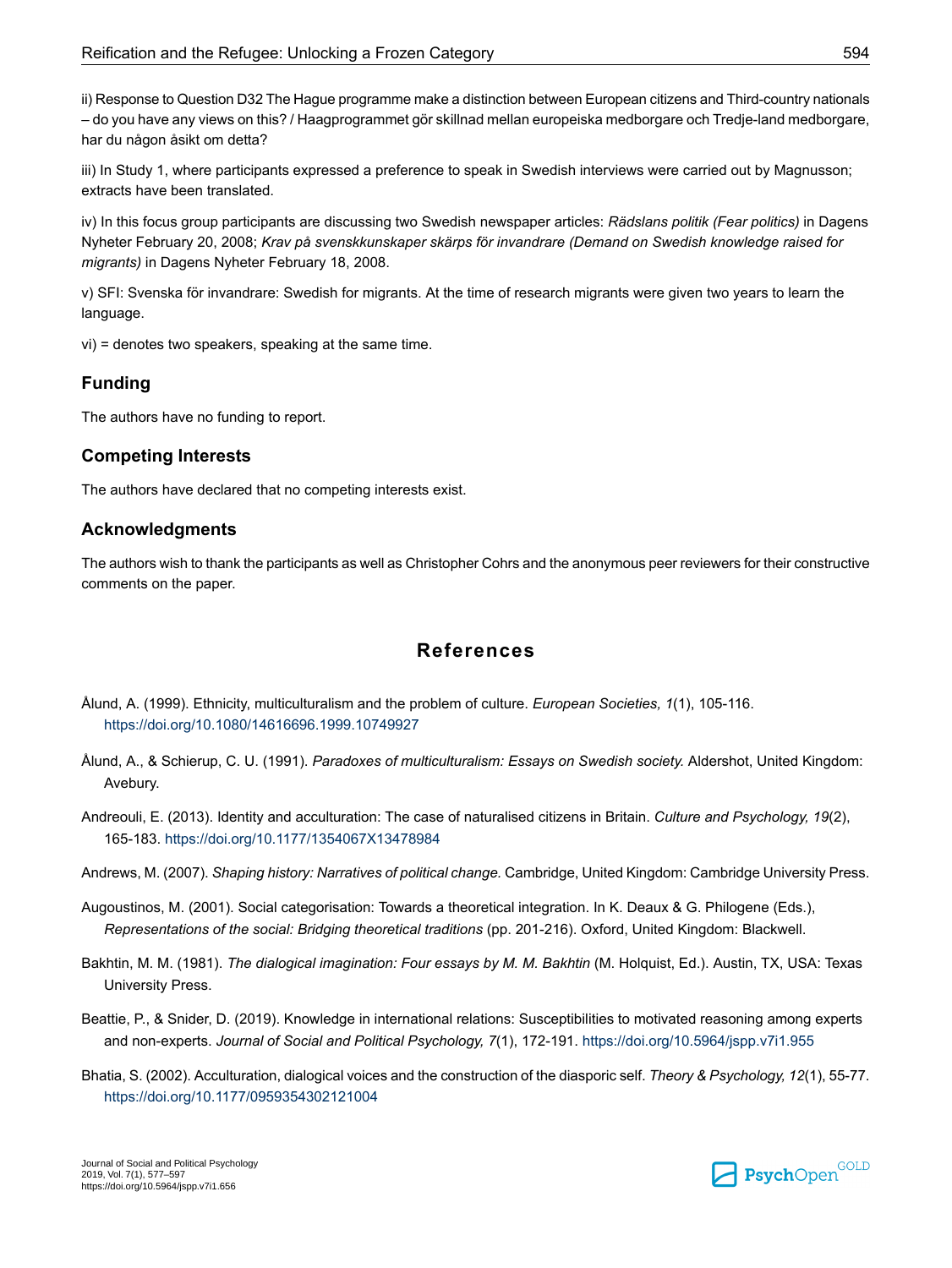- <span id="page-19-17"></span>Brown, W. (2016). Sacrificial citizenship: Neoliberalism, human capital, and austerity politics. *Constellations, 23*(1), 3-14. [https://doi.org/10.1111/1467-8675.12166](https://doi.org/10.1111%2F1467-8675.12166)
- <span id="page-19-9"></span>Buitelaar, M. (2006). 'I am the ultimate challenge': Accounts of intersectionality in the life-story of a well-known daughter of Moroccan migrant workers in the Netherlands. *European Journal of Women's Studies, 13*, 259-276. [https://doi.org/10.1177/1350506806065756](https://doi.org/10.1177%2F1350506806065756)
- <span id="page-19-12"></span><span id="page-19-8"></span>Cole, G. (2018). Beyond labelling: Rethinking the role and value of the 'Refugee' label through semiotics. *Journal of Refugee Studies, 31*(1), 1-21. [https://doi.org/10.1093/jrs/fex021](https://doi.org/10.1093%2Fjrs%2Ffex021)
- <span id="page-19-16"></span>Deaux, K. (2006). *To be an immigrant.* New York, NY, USA: Russell Sage Foundation.
- <span id="page-19-5"></span>Dewey, J. (1954). *The public and its problems.* Athens, OH, USA: Swallow Press. (Original work published 1927)
- <span id="page-19-6"></span>Eastmond, M. (1998). Nationalist discourses and the construction of difference: Bosnian Muslim refugees in Sweden. *Journal of Refugee Studies, 11*(2), 161-181. [https://doi.org/10.1093/jrs/11.2.161](https://doi.org/10.1093%2Fjrs%2F11.2.161)
- <span id="page-19-11"></span>Eastmond, M. (2011). Egalitarian ambitions, constructions of difference: The paradoxes of refugee integration in Sweden. *Journal of Ethnic and Migration Studies, 37*(2), 277-295. [https://doi.org/10.1080/1369183X.2010.521323](https://doi.org/10.1080%2F1369183X.2010.521323)
- <span id="page-19-14"></span>Elcheroth, G., Doise, W., & Reicher, S. (2011). On the knowledge of politics and the politics of knowledge: How a social representations approach helps us rethink the subject of political psychology. *Political Psychology, 32*(5), 729-758. [https://doi.org/10.1111/j.1467-9221.2011.00834.x](https://doi.org/10.1111%2Fj.1467-9221.2011.00834.x)
- <span id="page-19-15"></span>European Commission. (2005). *A common agenda for integration – Framework for the integration of third-country nationals in the European Union* (COM/2005/0389). Retrieved from <https://eur-lex.europa.eu/legal-content/en/ALL/?uri=CELEX:52005DC0389>
- <span id="page-19-3"></span>European Commission. (2007, October 30). *Europe for citizens* [Video file]. Retrieved from <https://www.youtube.com/watch?v=Wa-AOEs1gJI&gl=FR&hl=fr>
- <span id="page-19-10"></span><span id="page-19-1"></span>Figgou, L., & Condor, S. (2006). Irrational categorization, natural intolerance and reasonable discrimination: Lay representations of prejudice and racism. *British Journal of Social Psychology, 45*(2), 219-243. [https://doi.org/10.1348/014466605X40770](https://doi.org/10.1348%2F014466605X40770)
- The Geneva Refugee Convention of 1951 (Article 1A [2]).
- <span id="page-19-2"></span>Gillespie, A., Kadianaki, I., & O'Sullivan-Lago, R. (2012). Encountering alterity: Geographic and semantic movements. In J. Valsiner (Ed.), *Oxford handbook of culture and psychology* (pp. 695-709). Oxford, United Kingdom: Oxford University Press.
- <span id="page-19-13"></span><span id="page-19-0"></span>Goodman, S., Sirriyeh, A., & McMahon, S. (2017). The evolving (re) categorisations of refugees throughout the "refugee/migrant crisis". *Journal of Community & Applied Social Psychology, 27*(2), 105-114. [https://doi.org/10.1002/casp.2302](https://doi.org/10.1002%2Fcasp.2302)
- <span id="page-19-4"></span>Hansen, R. (2018). The Comprehensive Refugee Response Framework: A commentary. *Journal of Refugee Studies, 31*(2), 131-151. [https://doi.org/10.1093/jrs/fey020](https://doi.org/10.1093%2Fjrs%2Ffey020)
- <span id="page-19-7"></span>Hanson-Easey, S., & Augoustinos, M. (2010). Out of Africa: Accounting for refugee policy and the language of causal attribution. *Discourse & Society, 21*(3), 295-323. [https://doi.org/10.1177/0957926509360744](https://doi.org/10.1177%2F0957926509360744)
- Hanson-Easey, S., & Augoustinos, M. (2011). Complaining about humanitarian refugees: The role of sympathy talk in the design of complaints on talkback radio. *Discourse & Communication, 5*(3), 247-271. [https://doi.org/10.1177/1750481311405588](https://doi.org/10.1177%2F1750481311405588)
- Hermans, H. J., & Dimaggio, G. (2007). Self, identity, and globalization in times of uncertainty: A dialogical analysis. *Review of General Psychology, 11*(1), 31-61. [https://doi.org/10.1037/1089-2680.11.1.31](https://doi.org/10.1037%2F1089-2680.11.1.31)

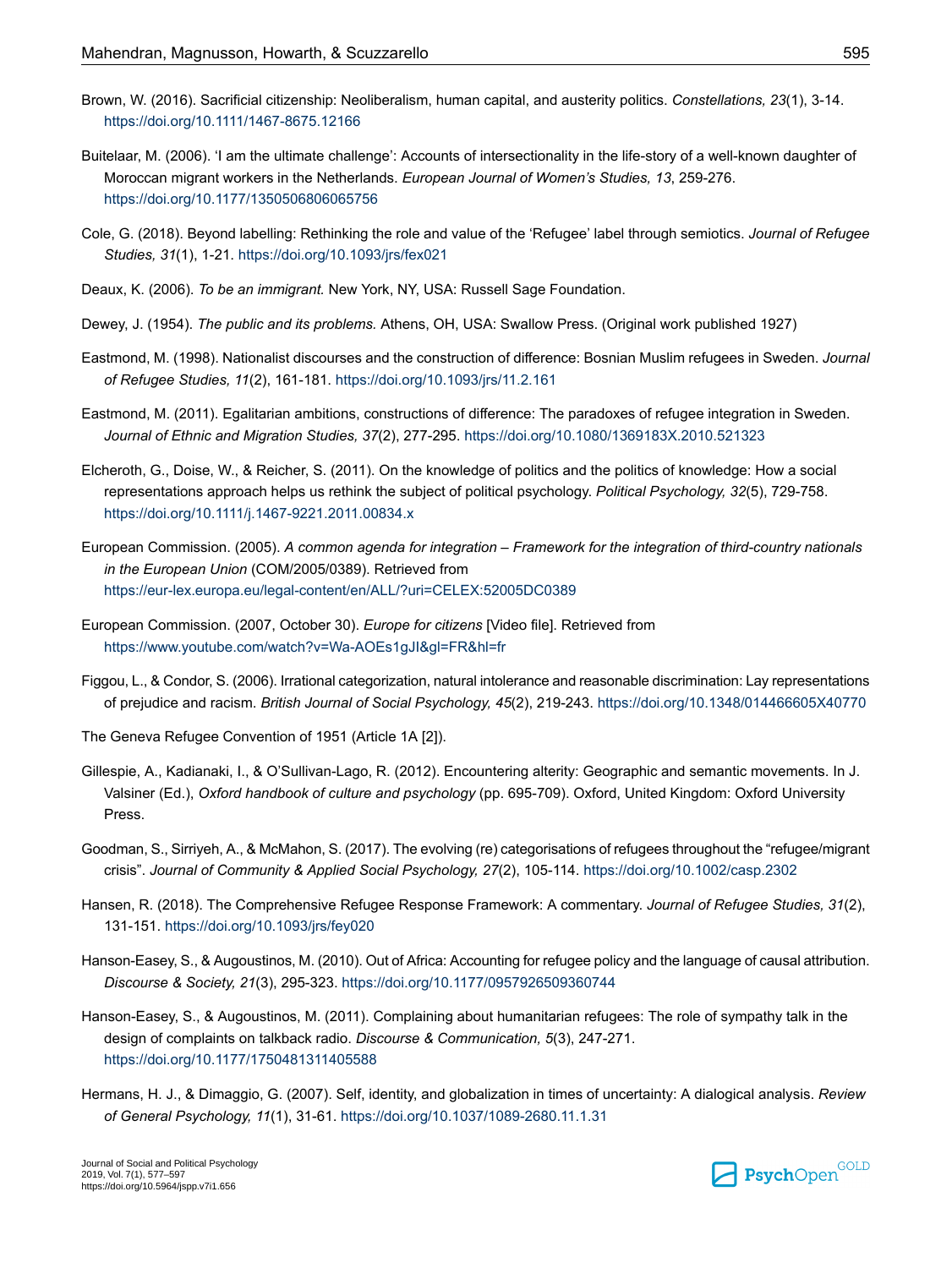- <span id="page-20-11"></span>Howarth, C., Wagner, W., Magnusson, N., & Sammut, G. (2014). 'It's only other people who make me feel black': Acculturation, identity, and agency in a multicultural community. *Political Psychology, 35*(1), 81-95. [https://doi.org/10.1111/pops.12020](https://doi.org/10.1111%2Fpops.12020)
- <span id="page-20-12"></span>Kadianaki, I. (2014). The transformative effects of stigma: Coping strategies as meaning-making efforts for immigrants living in Greece. *Journal of Community & Applied Social Psychology, 24*(2), 125-138. [https://doi.org/10.1002/casp.2157](https://doi.org/10.1002%2Fcasp.2157)
- <span id="page-20-9"></span><span id="page-20-5"></span>Kinnvall, C., & Lindén, J. (2010). Dialogical selves between security and insecurity: Migration, multiculturalism, and the challenge of the global. *Theory & Psychology, 20*(5), 595-619. [https://doi.org/10.1177/0959354309360077](https://doi.org/10.1177%2F0959354309360077)
- <span id="page-20-14"></span>Kinnvall, C., & Nesbitt-Larking, P. (2011). Global insecurity and citizenship strategies: Young Muslims in the West. *Distinktion: Journal of Social Theory, 12*(3), 271-290. [https://doi.org/10.1080/1600910X.2011.619344](https://doi.org/10.1080%2F1600910X.2011.619344)
- <span id="page-20-4"></span>Kirkwood, S., McKinlay, A., & McVittie, C. (2015). 'He's a cracking wee geezer from Pakistan': Lay accounts of refugee integration failure and success in Scotland. *Journal of Refugee Studies, 28*(1), 1-20. [https://doi.org/10.1093/jrs/feu003](https://doi.org/10.1093%2Fjrs%2Ffeu003)
- <span id="page-20-15"></span>Leudar, I., Hayes, J., Nekvapil, J., & Baker, J. T. (2008). Hostility themes in media, community and refugee narratives. *Discourse & Society, 19*(2), 187-221. [https://doi.org/10.1177/0957926507085952](https://doi.org/10.1177%2F0957926507085952)
- <span id="page-20-0"></span>Leudar, I., & Nekvapil, J. (2000). Presentations of Romanies in the Czech media: On category work in television debates. *Discourse & Society, 11*(4), 487-513. [https://doi.org/10.1177/0957926500011004003](https://doi.org/10.1177%2F0957926500011004003)
- <span id="page-20-16"></span>Long, K. (2013). When refugees stopped being migrants: Movement, labour and humanitarian protection. *Migration Studies, 1*(1), 4-26. [https://doi.org/10.1093/migration/mns001](https://doi.org/10.1093%2Fmigration%2Fmns001)
- <span id="page-20-1"></span>Magnusson, N. (2011). *Refugeeship – A project of justification: Claiming asylum in England and Sweden* (Doctoral thesis, Stockholm University, Stockholm, Sweden). Retrieved from <http://urn.kb.se/resolve?urn=urn:nbn:se:su:diva-55452>
- <span id="page-20-2"></span>Mahendran, K. (2018). From polarized we/they public opinion on European integration towards social representations of public dialogue. *Political Psychology, 39*(6), 1339-1355. [https://doi.org/10.1111/pops.12549](https://doi.org/10.1111%2Fpops.12549)
- <span id="page-20-6"></span>Mahendran, K., Jackson, I., & Kapoor, A. (2015). Public narratives of European citizenship – The dialogical citizen in the European public sphere. In U. Korkut, K. Mahendran, G. Bucken-Knapp, & R. Henry-Cox (Eds.), *Discursive governance in politics, policy and public sphere* (pp. 147–162). New York, NY, USA: Palgrave Macmillan.
- <span id="page-20-17"></span><span id="page-20-10"></span>Marková, I. (2003). *Dialogicality and social representations: The dynamics of mind.* Cambridge, United Kingdom: Cambridge University Press.
- <span id="page-20-7"></span>Marková, I. (2016). *The dialogical mind: Common sense and ethics*. Cambridge, United Kingdom: Cambridge University Press.
- <span id="page-20-8"></span>Marková, I., Linell, P., Grossen, M., & Salazar Orvig, A. (2007). *Dialogue in focus groups: Exploring socially shared knowledge.* London, United Kingdom: Equinox Publishing.
- Moscovici, S., & Duveen, G. (Eds.). (2000). *Social representations: Explorations in social psychology.* Cambridge, United Kingdom: Polity.
- <span id="page-20-13"></span><span id="page-20-3"></span>Moscovici, S., & Marková, I. (2000). Ideas and their development: A dialogue between Serge Moscovici and Ivana Marková. In S. Moscovici & G. Duveen (Eds.), *Social representations: Explorations in social psychology* (pp. 224–286). Cambridge, United Kingdom: Polity Press.
- Opotow, S. (1990). Moral exclusion and injustice: An introduction. *The Journal of Social Issues, 46*(1), 1-20. [https://doi.org/10.1111/j.1540-4560.1990.tb00268.x](https://doi.org/10.1111%2Fj.1540-4560.1990.tb00268.x)
- Pilecki, A., & Hammack, P. L. (2014). "Victims" versus "Righteous Victims": The rhetorical construction of social categories in historical dialogue amongst Israeli and Palestinian youth. *Political Psychology, 35*(6), 813-830. [https://doi.org/10.1111/pops.12063](https://doi.org/10.1111%2Fpops.12063)